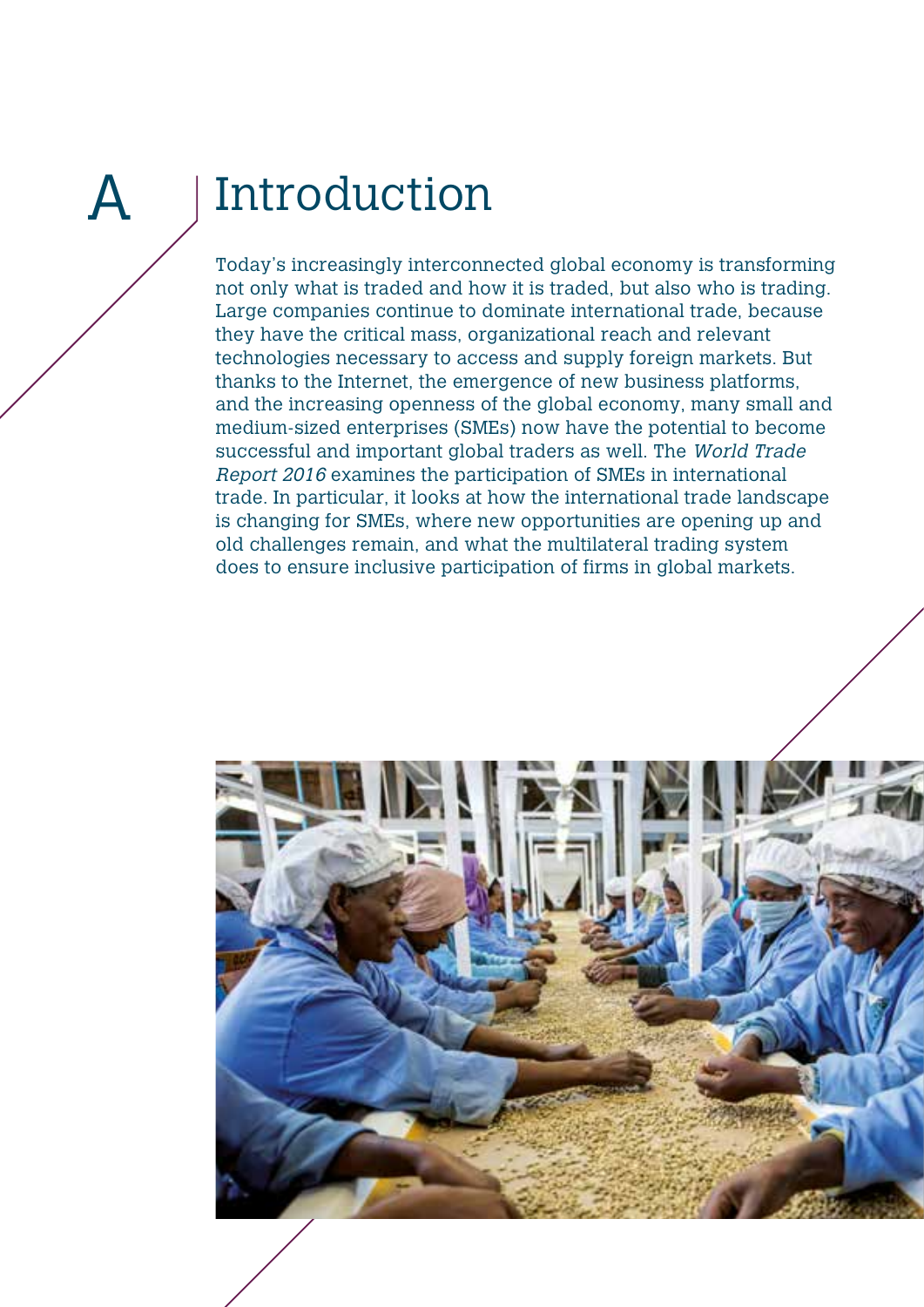| <b>Contents</b> |  |  |  |  |
|-----------------|--|--|--|--|
|                 |  |  |  |  |

| 1. SMEs in domestic economies                               |    |
|-------------------------------------------------------------|----|
| 2. SME participation in trade: opportunities and challenges | 20 |

3. Structure of the report 25



#### Some key facts and findings

- In every country's population of firms, most are small. Small and mediumsized enterprises – SMEs (excluding micro enterprises, non-employers and informal firms) – account for 93 per cent of enterprises in non-high income, non-OECD countries. Micro firms and SMEs account for over 95 per cent of all enterprises in OECD countries.
- Micro firms constitute the bulk of MSMEs in all countries. On average, 83 per cent of the more than 12 million firms covered by the IFC's MSME Country Indicators are micro firms. Information for five developing countries indicates that, among informal firms, the overwhelming majority (between 80 and 95 per cent) are micro firms.
- Most MSMEs (85 per cent of micro firms and 72 per cent of SMEs) operate in the services sector, and in particular in wholesale and retail trade.
- MSMEs account for around two-thirds of total employment in developing and developed countries alike. Their contribution to GDP is lower, at around 35 per cent in developing countries and around 50 per cent in developed countries; SMEs are 70 per cent less productive than large firms.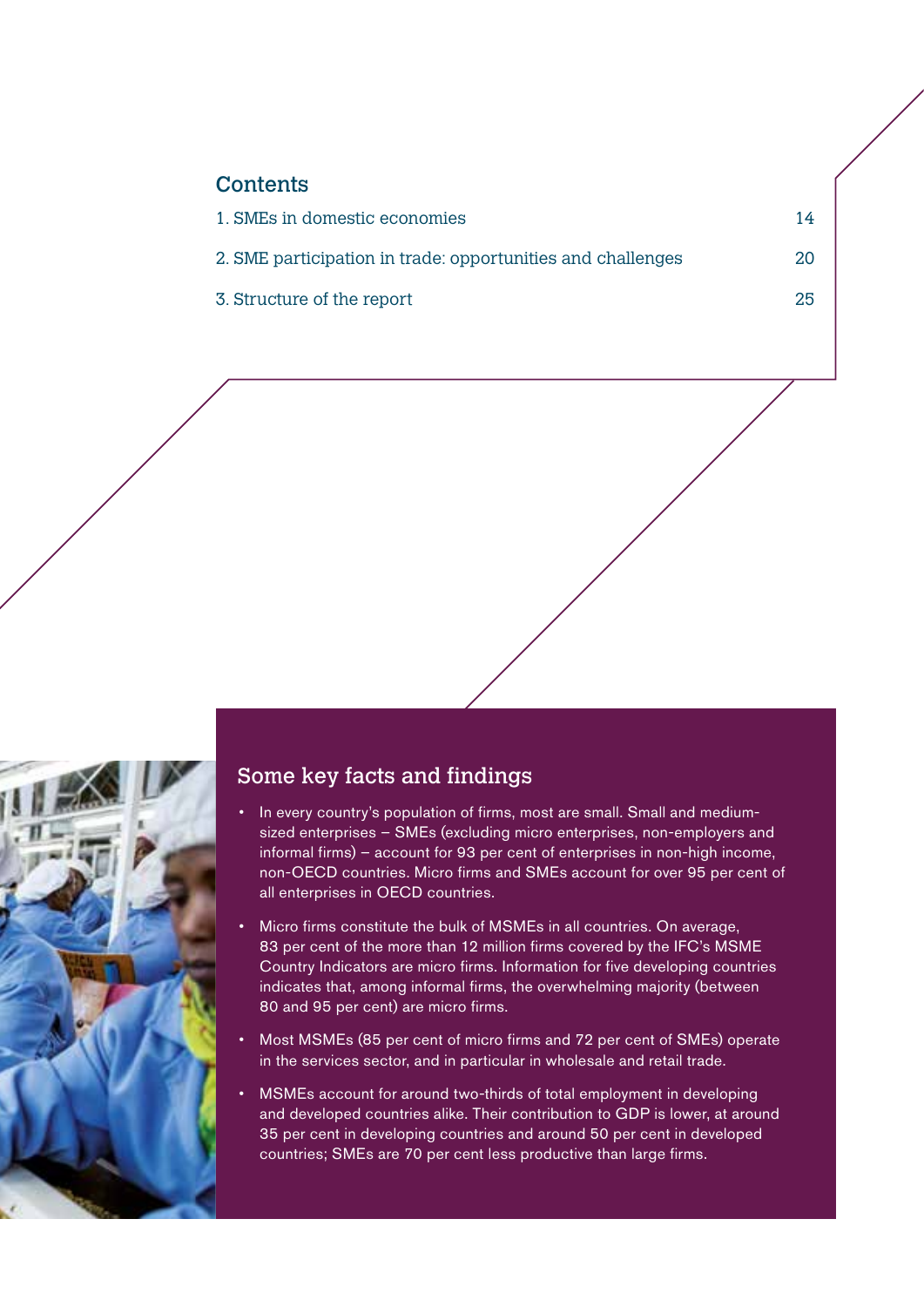The world economy is changing rapidly – for companies, as well as for the goods and services they produce. In the nineteenth and twentieth centuries, scale was often critical to success in international trade. Firms needed to be big in order to create integrated production systems, build global distribution networks, and cover the relatively high transport, communications and border costs associated with international trade. But as the world economy enters the twenty-first century, a number of important changes are diminishing the advantages of scale in international trade, with the result that smaller, nimbler "micro-multinationals" are also beginning to succeed in a global marketplace once overwhelmingly dominated by big multinationals.

One important change is the dramatic lowering of trade costs. Traditionally, trade was often a costly, complex and time-consuming process. This meant that only large businesses – usually manufacturers or primary resource producers – could typically engage directly in global commerce because of the enormous organizational, financial and infrastructural investments required; smaller firms often lacked the resources to advertise in foreign markets, to ship and distribute overseas, and to navigate the complex and costly tariff and regulatory obstacles at the border. But today's dramatically reduced trade barriers, improved transportation and telecommunications links, and breakthroughs in information technologies now make it possible for smaller companies – from software programmers to precision instrument manufacturers to boutique winemakers – to gain the global reach and market presence of larger companies at a significantly lower cost. This is symbolized by the rise of online marketplaces such as eBay or Alibaba which, by globally linking buyers and sellers, simplifying international payments, and leveraging express delivery systems, has allowed SMEs to enter markets and supply customers almost anywhere in the world.

Another important, and related, change is the disaggregation or "unbundling" of global production. In the past, most trade was in finished goods manufactured by large, vertically integrated conglomerates. But today almost two-thirds of world trade is in intermediate goods and services produced by firms specializing in just one stage of the production process – from components to assembly to back-office services. These value chains extend within countries, as well as between them, meaning that many small and mediumsized businesses are indirectly involved in international trade, even if their products are never directly exported. Not only are the competitive advantages of large-scale industrial integration, bureaucracy and infrastructure diminishing across a number of tradable sectors, but big multinational firms can often be at a disadvantage when fast-changing markets demand rapid innovation and organizational flexibility.

In many ways these changes are only in their infancy. While some SMEs may benefit considerably from access to global markets in general, and niche markets in particular, the reality is that large firms continue to dominate the global trade landscape. SMEs' direct or indirect penetration of overseas markets is still limited to certain sectors and to a handful of countries. Connecting to world markets is important. SMEs that manage to sell abroad successfully can take advantage of increasing returns to scale, hone their competitive and innovative edge, and thereby increase their productivity – growing, if not into bigger firms, then into even more valuable small ones.

Small businesses continue to face disproportionate barriers to trade, whether in the form of tariffs and non-tariff measures, unnecessary regulatory burdens, customs red tape, financing gaps or information deficits – meaning that there is scope for coherent national and international policy actions that would enhance the ability of SMEs to participate in world markets more effectively. For open trade and global integration to benefit a larger share of the population, it is important to ensure that those SMEs with the potential to succeed – not just large corporations – gain access to the global marketplace.

This report documents SME participation in today's fast-evolving trading system and contributes to a better understanding of the determinants and consequences of this participation, with the aim of adding to the debate on the role of SMEs in making growth more inclusive.

This introductory section consists of three parts. First, it defines SMEs for the purpose of this report and discusses why they matter in their domestic economies. Second, it explains what this report is about, why it is timely and how it contributes to the debate on the role of SMEs. Finally it presents the structure of the report and highlights some important findings.

#### 1. SMEs in domestic economies

The objective of this section is to assess the contribution of micro firms and SMEs to their domestic economies. In every country, most firms fall in the category of micro, small or medium enterprises (MSMEs). Formally registered MSMEs account for a considerable share of total employment. This fraction becomes even larger if informal firms (which are mostly small) are taken into account. In developing countries especially, small firms can be critical vehicles of social inclusion, for instance, by providing opportunities for women to participate in economic activities. The United Nations' Sustainable Development Goals emphasize the poverty-reduction dimension associated with micro firms and SMEs, thereby underlining the importance of this issue.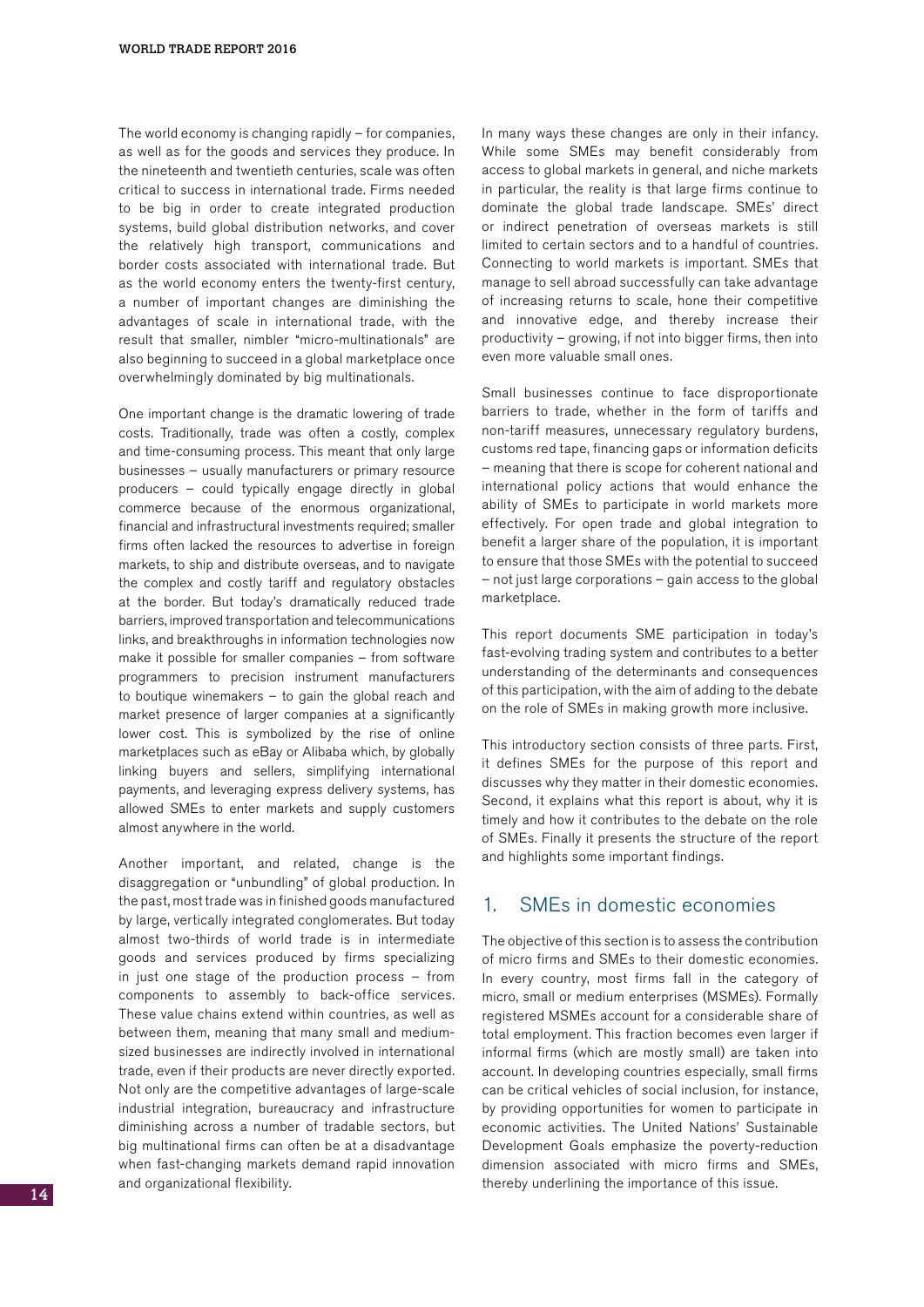Micro firms and SMEs are, however, less productive than larger firms. Because of their low productivity, and as a result of higher failure rates among them, jobs in MSMEs are less stable and less well remunerated than jobs in large firms. Indeed, most of the jobs that are destroyed are in small firms. Furthermore, only a handful of SMEs engage in innovation, which is the ultimate source of economic growth.

#### (a) The size and characteristics of the "micro, small and medium enterprise" sector

The acronym SME – "small and medium-sized enterprise" – is used in most contexts as the generic term to qualify all enterprises that are not large. In most instances, the term is not defined precisely in the sense that no upper or lower size thresholds are indicated. In addition, the acronym MSME – "micro, small and medium enterprise" – is used to emphasize the inclusion of the smallest firms. This report follows the customary approach of using the acronym "SME" as the generic term. A distinction between SMEs and MSMEs, where the former concept excludes micro firms and the latter includes them, will only be made where precise definitions are necessary, that is when statistics are used or when the distinction is explicitly made by the source.<sup>1</sup>

There is no commonly agreed definition of "micro" enterprises, "small" enterprises and "medium" enterprises. The different definitions used by national governments and international organizations generally set thresholds on the number of employees and/or annual turnover. $2$  In some cases, these thresholds are sector-specific, further complicating comparisons across countries. Inspection of the International Finance Corporation's (IFC) MSME Country Indicators (MSME-CI) – available for up to 132 economies at different level of economic development and mostly for the years 2007 or 2008

– suggests that the majority of countries use the following definitions:

- Micro enterprises are firms with up to ten employees
- Small enterprises are firms with a number of employees ranging between ten and 50
- Medium-sized enterprises are firms with a number of employees ranging between 50 and 250.3,4

As shown in Table A.1, micro firms constitute the bulk of MSMEs inall countries.Onaverage,83per centofthemore than 12 million firms covered by the MSME-CI are micro firms.<sup>5</sup> The table suggests that there might be a "missing" middle" phenomenon for least-developed countries (LDCs), with very few firms classified as "medium-sized" in the population of MSMEs. A recent study by Hsieh and Olken (2014), using microdata on the full distribution of both formal and informal sector manufacturing firms in India, Indonesia, and Mexico, documents, however, that there is no "missing middle". Medium-sized firms are missing, but large firms are missing too, and the fraction of firms of a given size smoothly declines in firm size. Similar results emerge in Fernandes et al. (2016), who offer evidence of a "truncated top" - i.e. there are relatively more missing large firms than missing middlesized firms in their sample of firms from 45 countries.

In every country's population of firms, most are small. Criscuolo et al. (2014) shows that micro firms and SMEs account for over 95 per cent of all enterprises in 17 OECD (Organisation for Economic Co-operation and Development) countries<sup>6</sup> plus Brazil. The share of MSMEs in the total enterprise population can be expected to be even higher in developing countries. Appendix Table 1 in ACCA (Association of Chartered Certified Accountants) (2010) suggests that for 14 non-high income, non-OECD countries, $7$  the average share of SMEs (defined differently across countries) in the total number of enterprises is 93 per cent. These statistics, however, exclude micro enterprises, nonemployers and informal firms.

| Table A.1: Share of micro, small and medium-sized firms in total number of MSMEs (%) |                  |                  |                         |  |  |
|--------------------------------------------------------------------------------------|------------------|------------------|-------------------------|--|--|
|                                                                                      | % of micro firms | % of small firms | % of medium-sized firms |  |  |
| Developed                                                                            | 87.1             | 10.7             | 2.2                     |  |  |
| Developing                                                                           | 80.5             | 15.6             | 3.9                     |  |  |
| G20 developing                                                                       | 82.1             | 13.2             | 4.7                     |  |  |
| Other developing                                                                     | 80.5             | 14.9             | 4.5                     |  |  |
| <b>LDCs</b>                                                                          | 78.6             | 20.7             | 0.6                     |  |  |
| Total                                                                                | 82.9             | 13.8             | 3.3                     |  |  |

Note: Country groups defined in Appendix Table B.1 of WTO (2014). Source: IFC's MSME Country Indicators.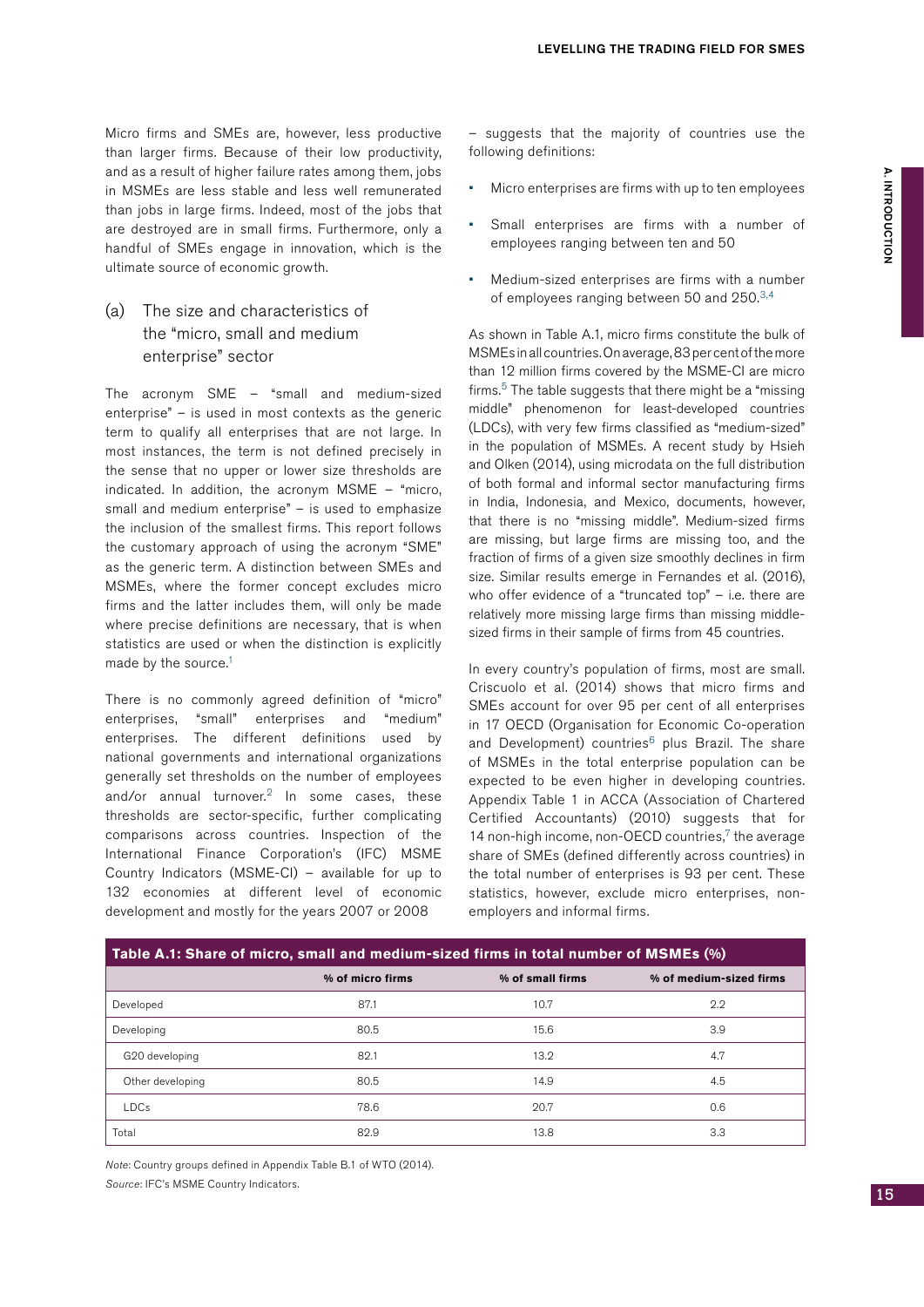The distinction between "formal" and "informal" firms is very important in this context. Formal MSMEs are usually defined as being officially registered while informal MSMEs are not. Data on the informal sector is notoriously patchy and hardly comparable across countries. The International Labour Office (ILO, 2015, Figure 2.3) reports that 26 per cent of MSMEs worldwide are formal; the remaining 74 per cent are constituted of informal (non-registered) firms and nonemployers (one-person enterprises, either registered or non-registered). If high-income OECD countries are excluded, the share of formal MSMEs worldwide drops to 23 per cent and the share of informal firms and non-employers raises to 77 per cent. As noted by the ILO (2015), however, informality is overstated in these figures, because it includes also formal firms employing only the owner of the firm.

Information contained in the IFC's MSME-CI for five developing countries (Chile, Ethiopia, Nigeria, Tanzania and Uganda) indicates that, among informal firms, the overwhelming majority are micro firms (80 per cent in Chile and Nigeria, 95 per cent or more in the other three countries). The same dataset also offers some limited insight on the number of informal firms, as opposed to formal ones. For example, in India in 2007, there were fewer than 1.6 million registered MSMEs and 26 million unregistered MSMEs, that is, about 17 unregistered MSMEs for every registered one (Kushnir et al., 2010). In Chile (725,000 registered MSMEs in 2006 and 1.5 million unregistered MSMEs in 2008) and Bangladesh (3 million registered MSMEs and 6 million unregistered MSMEs in 2003), the ratio is about 2. Due to data availability issues, unless explicitly stated otherwise, this report will focus on formally registered firms.

Table A.2 displays the distribution of micro firms (upper panel) and of small and medium-sized firms (lower panel) by country group across four sectors: manufacturing, trade (wholesale and retail), services and agriculture/ other. Two major patterns emerge. First, across the 34 countries for which data are available, most MSMEs (85 per cent of micro firms and 72 per cent of SMEs) operate in the trade and services sectors. Eleven per cent of micro firms and 20 per cent of SMEs are in manufacturing; five per cent of micro firms and eight per cent of SMEs are in agriculture/other. SMEs are, therefore, over-represented in labour-intensive sectors characterized by a combination of relatively low entry barriers and relatively low fixed costs of production.

Second, developing countries have larger shares of micro firms and SMEs in agriculture/other sectors. This could be due to higher labour-intensity of agriculture in developing countries (especially in LDCs) as opposed to developed countries, coupled with the fact that small firms tend to be more labour-intensive than large firms, even within the same sector (Cabral and Mata, 2003; Yang and Chen, 2009).<sup>8</sup>

| Table A.2: Sectoral distribution of MSMEs (%) |                                             |              |                 |                   |  |  |
|-----------------------------------------------|---------------------------------------------|--------------|-----------------|-------------------|--|--|
|                                               | <b>Manufacturing</b>                        | <b>Trade</b> | <b>Services</b> | Agriculture/other |  |  |
|                                               | Share of micro enterprises                  |              |                 |                   |  |  |
| Developed                                     | 8.0                                         | 35.0         | 56.0            | 1.0               |  |  |
| Developing                                    | 11.5                                        | 44.3         | 38.9            | 5.3               |  |  |
| G20 developing                                | 14.0                                        | 33.0         | 40.0            | 14.0              |  |  |
| Other developing                              | 10.0                                        | 46.0         | 40.0            | 3.0               |  |  |
| <b>LDCs</b>                                   | 15.0                                        | 45.0         | 31.0            | 9.0               |  |  |
| Total                                         | 11.0                                        | 43.0         | 42.0            | 5.0               |  |  |
|                                               | Share of small and medium-sized enterprises |              |                 |                   |  |  |
| Developed                                     | 22.0                                        | 25.0         | 52.0            | 1.0               |  |  |
| Developing                                    | 19.9                                        | 30.6         | 41.0            | 8.5               |  |  |
| G20 developing                                | 21.0                                        | 31.0         | 44.0            | 3.0               |  |  |
| Other developing                              | 18.0                                        | 32.0         | 41.0            | 8.0               |  |  |
| <b>LDCs</b>                                   | 24.0                                        | 23.0         | 37.0            | 16.0              |  |  |
| Total                                         | 20.0                                        | 30.0         | 42.0            | 8.0               |  |  |

Note: Country groups defined in Appendix Table B.1 of WTO (2014).

Source: IFC's MSME Country Indicators.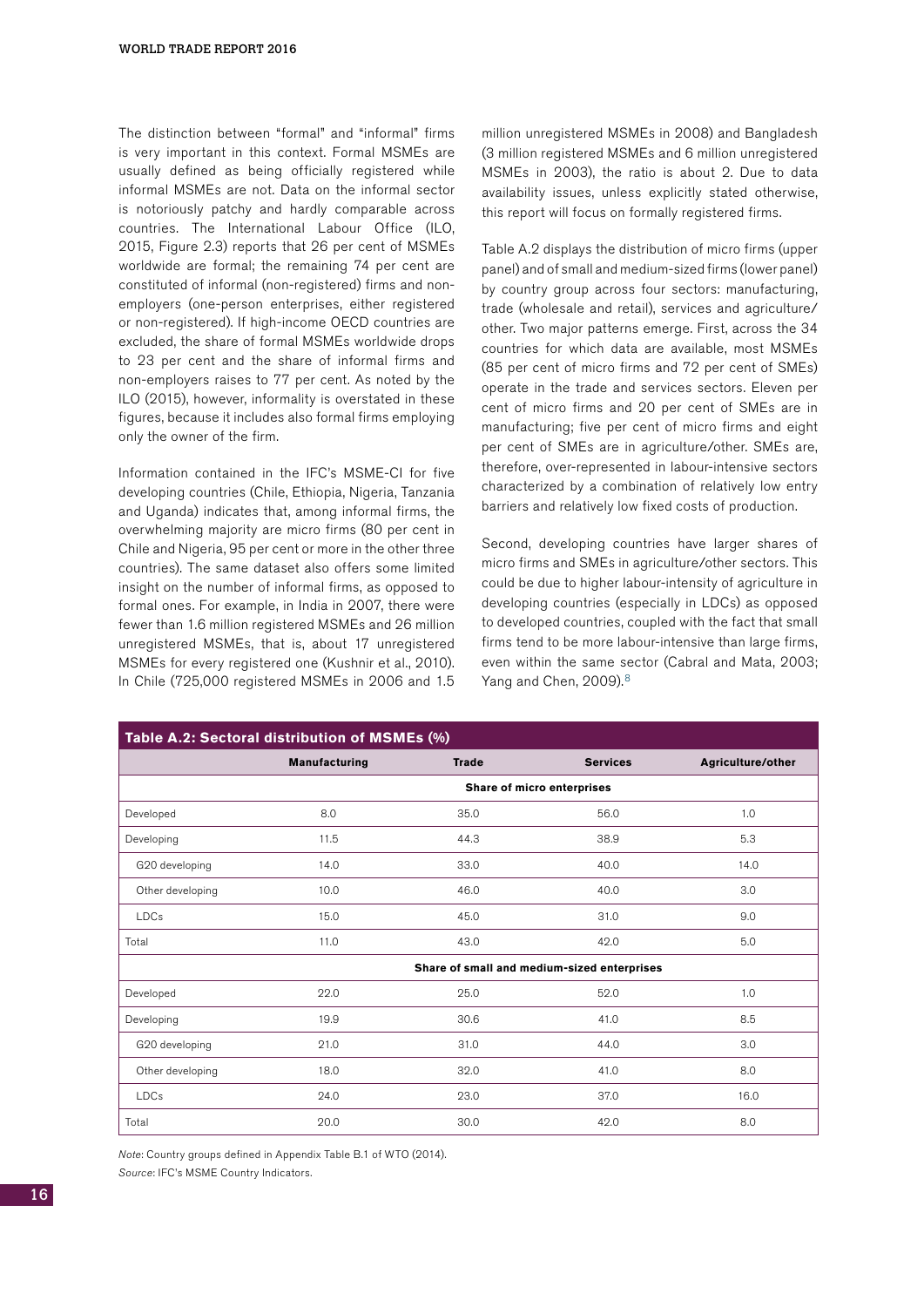#### (b) The contribution of SMEs to employment

In the majority of countries, SMEs account for a significant proportion of employment. Ayyagari et al. (2011) use the World Bank Enterprise Surveys $9$  to analyse the contribution of SMEs (defined as enterprises with at least five and at most 250 employees, therefore excluding most micro enterprises) to employment in the formal non-agricultural private economy. In their dataset of 99 emerging and developing countries (one wave per country, with years varying between 1996 and 2010), the median share of employment of the SME size class is 67 per cent. This means that in a majority of the 99 countries, SMEs account for more than two-thirds of formal non-agricultural private employment (see de Kok et al., 2013). Similar, although not strictly comparable, evidence has been found for developed countries. Using a sample of 17 OECD countries<sup>10</sup> plus Brazil that includes micro enterprises, Criscuolo et al. (2014) find that MSMEs account for 63 per cent of total employment. The remaining 37 per cent is accounted for by large enterprises.

To date, there is no comprehensive study on the employment contribution of micro enterprises, especially informal ones, in developing countries. The World Bank (2012) reports that it is the micro and small enterprises subgroup that accounts for the largest share of employment in MSMEs, even in middle-income countries. Moreover, their share is often underestimated because available data rarely cover the informal segment of the economy, where businesses are especially small. Using survey data from 13 Sub-Saharan African countries, Fox and Sohnesen (2012) show that – after the agricultural sector, which accounts for close to 70 per cent of total primary employment – non-agricultural informal enterprises are the second-largest provider, with a share of 15 per cent. Formal enterprises in the non-agricultural private sector (SMEs as well as large enterprises) account for 9 per cent and public enterprises for 4 per cent of total primary employment.

Beyond their share in total employment, an important question is how, and how much, SMEs contribute to employment growth. The focus is on net job creation<sup>11</sup> because, if on the one hand new firms are born small,<sup>12</sup> and therefore jobs in new firms are overwhelmingly in SMEs, on the other hand the probability of exiting the market is higher for newly established firms (Haltiwanger et al., 2013). The evidence is mixed in this regard. Using World Bank Enterprise Survey data for 104 (mostly developing, a few high-income) countries, Ayyagari et al. (2014) show that more than 50 per cent of total net employment creation can be attributed to the smallest size classes of firms, i.e. enterprises with 5 to 99 employees. Data from the European Union analysed by de Kok et al. (2011) show that 85 per cent of net employment creation is attributable to SMEs with between one and 250 employees.<sup>13</sup>

For the United States, Neumark et al. (2011), using data encompassing firms in the private sector from 1992 to 2004, find an inverse relationship between net growth rates and firm size. Their analysis also indicates that small firms contribute disproportionately to net job growth, contrary to Gibrat's Law.14 Haltiwanger et al. (2013), however, show that once firm age is controlled for, there is no systematic inverse relationship between net employment growth rates and firm size. What contributes most to both gross and net job creation is the birth of new firms, which, as explained above, tend to be SMEs. They therefore argue that any systematic inverse relationship between firm size and net employment growth rates is entirely attributable to most new firms being classified in small size classes. Similar results emerge in Rijkers et al. (2014), who analyse job creation in Tunisia over the period 1996- 2010. In particular, the authors find a strongly negative correlation between firm age and growth, with young firms growing the fastest and contributing the most to net job creation, in spite of their higher exit rates. Accordingly, post-entry it is large firms, not SMEs, that contribute most to job creation (Rijkers et al., 2014).

Beyond size and age, other firm characteristics that have been found to correlate significantly (and positively) with employment growth are: i) a firm's export orientation, as well as the export's orientation of the sector in which the firm operates (see also Section C on this point); ii) product and process innovation; iii) capital intensity; iv) the level of skilled labour; v) foreign ownership; and vi) the age of the owner of the firm (de Kok et al., 2013, Table 4).15 Several characteristics of the business environment in which they operate also affect SMEs employment growth rates. In particular, access to finance, the quality of infrastructure (reliability of the power network) and the simplicity of business regulations positively affect employment growth rates firm (de Kok et al., 2013, Table 4).

A number of recent papers (Haltiwanger et al., 2010; Hurst and Pugsley, 2011; Mazzucato, 2013) suggest that successful start-ups and high-growth firms (HGFs) should be the focus of the job creation discussion. HGFs are defined as firms with at least 10 employees in the start year (not necessarily SMEs, but very likely so) and annualized employment growth exceeding 20 per cent over a three-year period (Eurostat and OECD, 2007). Daunfeldt et al. (2013) show that the 6 per cent of fastest-growing firms in the Swedish economy contributed to 42 per cent of the jobs created in Sweden between 2005 and 2008. According to the ILO (2015), HGFs are responsible for the creation of a quarter of all new jobs among SMEs in developing economies.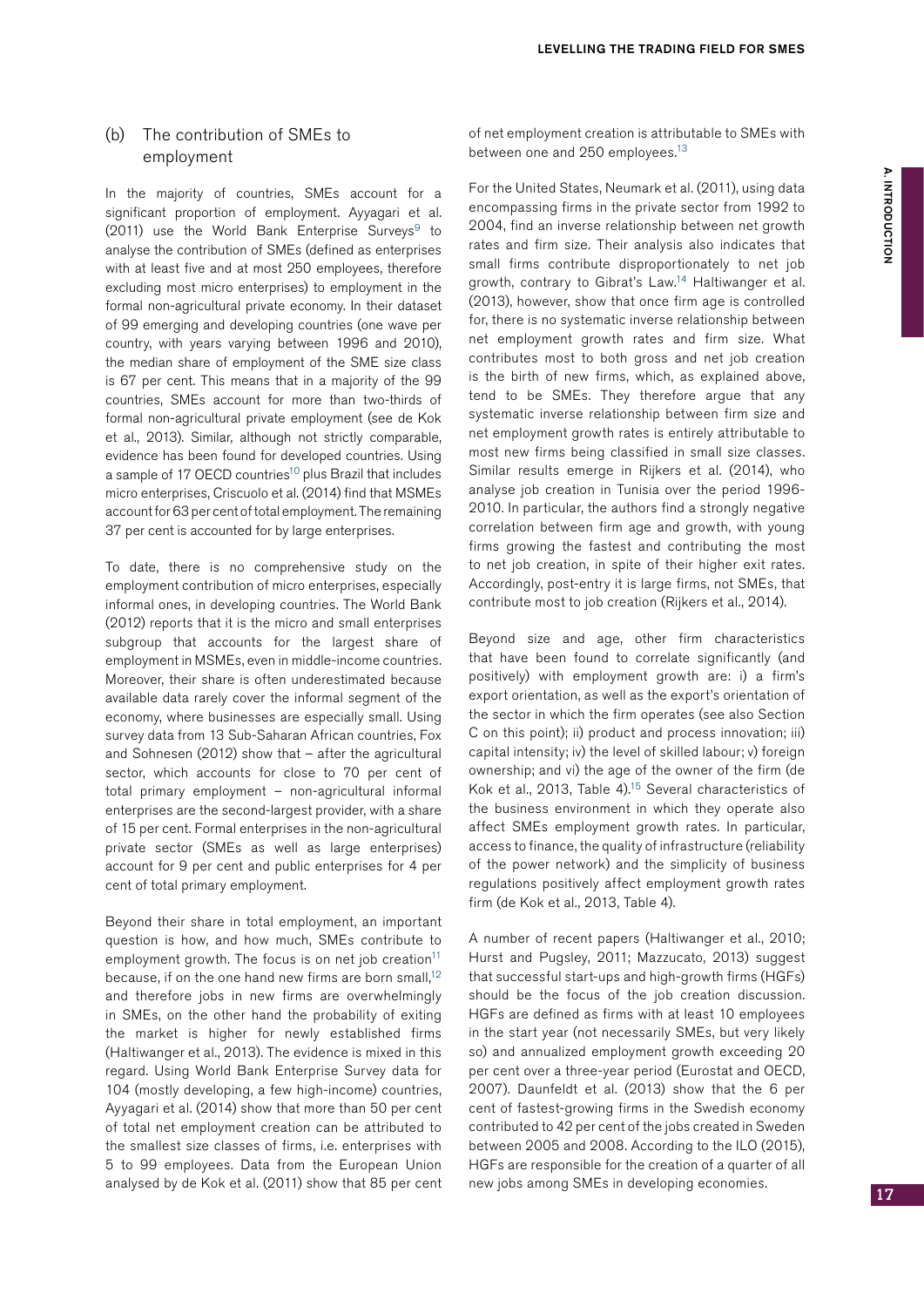#### $(i)$  The quality and inclusiveness of employment in SMEs

There is a perception that job quality is lower in several respects for employees of SMEs as compared with employees of larger firms. First, it is often claimed that SMEs pay lower wages than larger firms. For developing countries, the empirical evidence is quite limited in this respect. For 24 Sub-Saharan African countries, La Porta and Shleifer (2014) fail to find a clear correlation between size and wages.<sup>16</sup> Conversely, Falco et al. (2011) find that, in the urban labour markets in Ghana and in Tanzania, there exists a firm-size wage gap. In other words, it is the size of the firm that determines the level of earnings of a worker, with earnings rising with firm size for workers with similar characteristics. Importantly, this result holds both for workers in the formal and in the informal sector.

In the case of developed countries, there is stronger evidence that employees in SMEs tend to receive lower wages than employees in large enterprises.<sup>17</sup> As explained by de Kok et al. (2011), the factors explaining this firm size wage premium are: large firms' higher labour productivity; their larger financial resources; their lower monitoring ability (which increases efficiency wages); and the higher incidence of family ownership, which is seldom associated with performance-related pay systems, in smaller firms. However, the relationship between wages and firm size is non-linear within the class of MSMEs, with micro enterprises paying on average higher wages than small firms (see Butani et al., 2006 for the United States; de Kok et al., 2011 for the European Union).

A second important aspect of job quality in SMEs concerns job stability. Empirical evidence shows that MSME employees (especially those working in micro firms) have less stable and secure jobs compared to employees in larger enterprises. Third, in developed and developing countries alike, SMEs are less likely to offer training to their workers than larger firms.<sup>18</sup>

Finally, there is evidence that female entrepreneurship is skewed towards SMEs. For developing countries, the IFC (2011) estimates that there are 8 to 10 million formal SMEs owned by women, which represents 31 to 38 per cent of all formal SMEs in emerging markets. This implies that MSMEs can be vehicles of income generation and social inclusion for women. Female entrepreneurship, however, is concentrated in micro firms. A third of very small enterprises, and only 20 per cent of medium-sized enterprises, are owned by women (IFC, 2011). Since, as argued above, there is a negative correlation between firm size and the probability that the firm operates in the informal sector, it could be expected that female entrepreneurs are more likely to operate in the informal economy. The evidence in this regard is scant. World Bank estimates reported by the ILO (2015) show that globally more than 30 per cent of women in the non-agricultural workforce are engaged in self-employment in the informal economy. This figure can be as high as 63 per cent in African economies.

#### (c) The contribution of SMEs to GDP and economic growth

The available data do not provide a full picture of the contribution of SMEs to GDP. The most comprehensive study to date is Ayyagari et al. (2007). They use a sample of 76 countries (33 developed, 43 developing), with data averaged over the 1990-99 period. Their sample only includes formal SMEs, mostly in the manufacturing sector, and excludes micro enterprises. The median GDP contribution of SMEs in Ayyagari et al. (2007) is 45 per cent (49 per cent in developed countries, 35 per cent in developing countries). Very similar descriptive statistics are obtained with a completely different dataset combining information from the following sources: ACCA (2010), the Economist Intelligence Unit (EIU) (2010), the Asian Development Bank (ADB) (2013), the Edinburgh Group (2013) and the European Commission (2013). In the resulting sample of 33 countries (10 developed, 23 developing), the median GDP contribution of SMEs is equal to 45 per cent (55 per cent in developed countries, 35 per cent in developing countries).

Two important caveats apply to the interpretation of these data. First, as highlighted above, the contribution of micro enterprises (both formal and informal) to GDP is not included. Second the contribution of SMEs operating in the informal sector is not accounted for. Ayyagari et al. (2007) also collect data on the share of the informal sector in GDP for 55 countries (29 developed, 26 developing). The median share of the informal sector in GDP is equal to 20 per cent (14 per cent in developed countries, 34 per cent in developing countries). If, in a given country, SMEs account for <sup>x</sup> per cent of the informal sector, the contribution of SMEs to overall (formal plus informal) GDP, relative to the contribution to formal GDP, will raise by  $x$  times the share of the informal sector in GDP.

Even with these caveats in mind, it can be noted that the median GDP contribution of SMEs, roughly equal to 45 per cent, is lower than their median share of employment, which, as argued above, is roughly equal to two-thirds. At least part of the explanation for this has to do with the fact that SMEs are, on average, less productive than large firms (Maksimovic and Phillips, 2002; Banerjee and Duflo, 2005; Bartelsman et al., 2013). Baldwin et al. (2002) provide the illustration of Canadian manufacturing plants. They show that output per employee in plants with 100 or fewer employees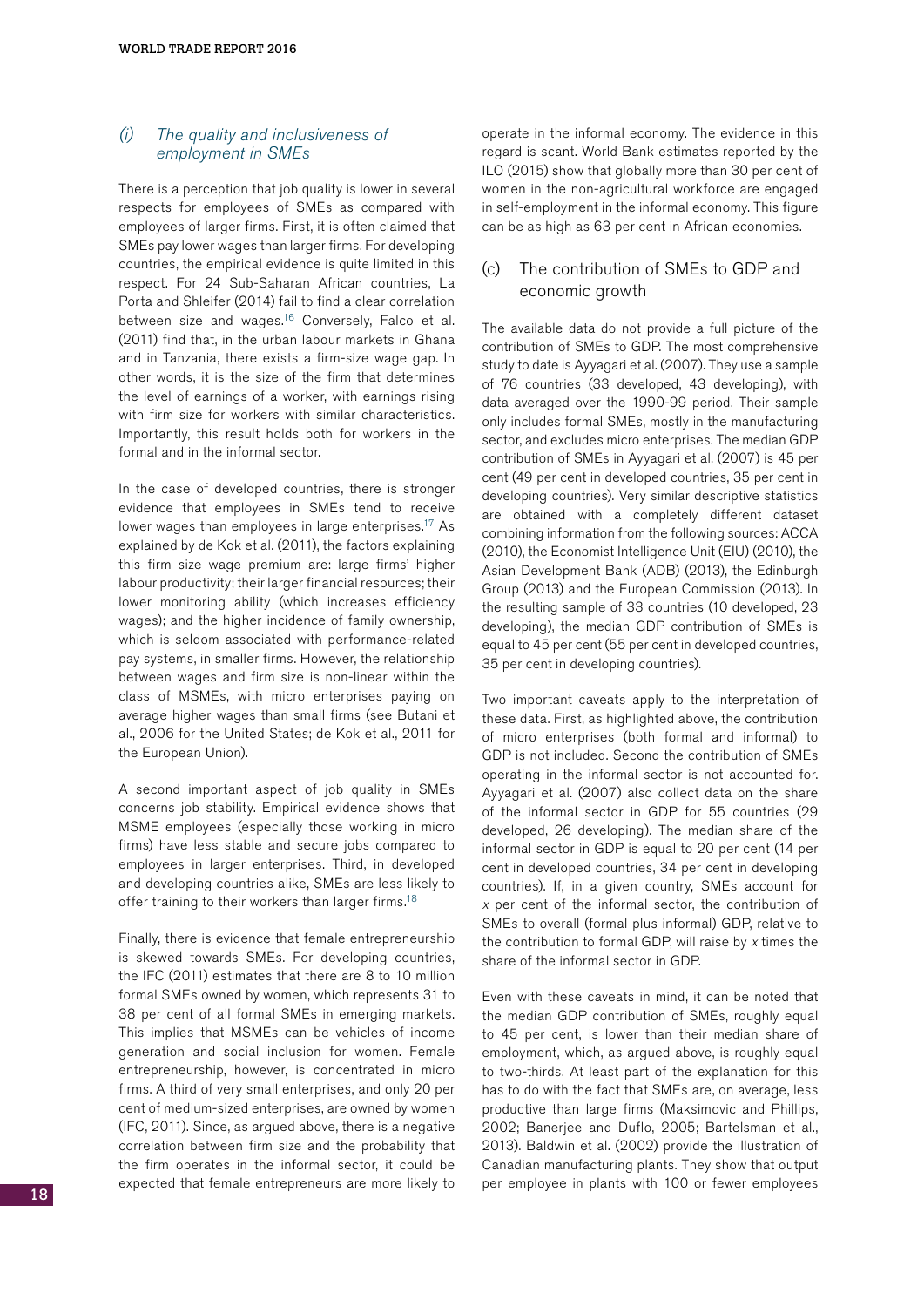makes up 62 per cent of the industry average, while output per employee in plants with more than 500 employees makes up 165 per cent of the industry average. Table A.3 displays total factor productivity (TFP) differentials between firms of different sizes in developing countries.<sup>19</sup> There is a clear gap between productivity in large firms and SMEs (firms with at least five and at most 250 employees). As shown in Appendix Table A.1, this descriptive evidence is further confirmed by econometric analysis.

The lower productivity of SMEs is often attributed to their inability to take advantage of economies of scale, the difficulties they face in getting access to credit or investment, the lack of resources in terms of skilled labour, and the informality of their contracts with clients and suppliers (Alvarez and Crespi, 2003). Conversely, large firms are more efficient in production because they can use more specialized inputs (including through outsourcing), coordinate their resources better, invest more in machinery and skilled workers and enjoy the advantages of economies of scale (Alvarez and Crespi, 2003; ILO, 2015). In developing countries, the presence of a large informal sector populated by micro enterprises exacerbates the productivity differential across firms of different sizes. For 24 Sub-Saharan African countries, La Porta and Shleifer (2014) report a productivity gap of 120 per cent on average between unregistered firms and registered SMEs. This gap is still equal to 80 per cent when the comparison is between unregistered firms and registered firms in the micro sample (which includes 62 per cent of firms with fewer than five employees).

Innovation is the main way in which firms can increase their productivity (see Love and Roper, 2015; Zanello et al., 2015). In principle, SMEs enjoy flatter organizational structures and faster communication channels than large firms. These can be an advantage with respect to innovation when it comes to quickly responding to changes in customer needs and in the business environment (Rogers, 2004). However, given the fixed costs associated with research and development (R&D), innovation based on R&D is only profitable if the results can be applied to sufficiently large production. Large firms, exploiting economies of scale, can more easily pay for such fixed costs than small firms. Moreover, small firms often lack the external financing sources for R&D investment and purchase of advanced technology. Therefore, in the vast majority of cases, SME innovation tends not to be based on R&D (Edler et al., 2003) and consists of minor adaptations to existing products, innovation in designs, modes of delivering services or management and marketing practices (Fernandez-Ribas, 2010). Overall, the literature shows that large firms exhibit, on average, faster innovation rates than small firms.20

There is abundant evidence of the positive impact of innovation for SMEs that engage in it in developed countries. Engel et al. (2004) find a positive effect of innovation on sales growth for small firms in craftdominated sectors of the German economy. Lumiste et al. (2004) find that innovation helped Estonian SMEs improve their performance in terms of market share and diversified range of goods and services. Coad and Rao (2008) show that innovation is of crucial importance for a handful of fast-growth firms in high tech sectors in the United States.21 The evidence for developing countries is more limited, but qualitatively similar. In a survey of 79 Indian SMEs, NKC (2007) reports that innovation in terms of new products, new processes and new services accounts for more than half of the increase in market share, competitiveness, profitability and reduction in costs. Donner and Escobari (2010) review 14 studies on the use of mobile telephony by micro and small enterprises in the developing world (mostly African economies and India). These studies generally point to significant benefits of mobile use, accruing mostly (but not exclusively) to existing rather than new firms.22

Involvement in clusters of economic activity can allow SMEs to increase their productivity through knowledge spillovers. Romer (1986), Lucas (1988; 1993) and Grossman and Helpman (1991) have established that

| Table A.3: Statistics on firm-level total factor productivity (TFP) in developing countries |                    |                              |                       |                     |  |
|---------------------------------------------------------------------------------------------|--------------------|------------------------------|-----------------------|---------------------|--|
|                                                                                             |                    | Large firms (+250 employees) | SMEs (<250 employees) |                     |  |
|                                                                                             | <b>Average TFP</b> | <b>Observations</b>          | <b>Average TFP</b>    | <b>Observations</b> |  |
| Developing                                                                                  | 1.04               | 2.706                        | $-0.12$               | 21.455              |  |
| G20 developing                                                                              | 1.06               | 1.226                        | $-0.12$               | 9.631               |  |
| Other developing                                                                            | 1.03               | 1.123                        | $-0.12$               | 8.873               |  |
| LDCs                                                                                        | 1.03               | 357                          | $-0.11$               | 2.951               |  |

Notes: TFP is computed as the residuals of a firm-level regression of log(sales) on capital input, labour input and country-sector fixed effects from the World Bank Enterprise Surveys (last available survey per country).

Sources: World Bank Enterprise Surveys (last available survey per country), own calculations.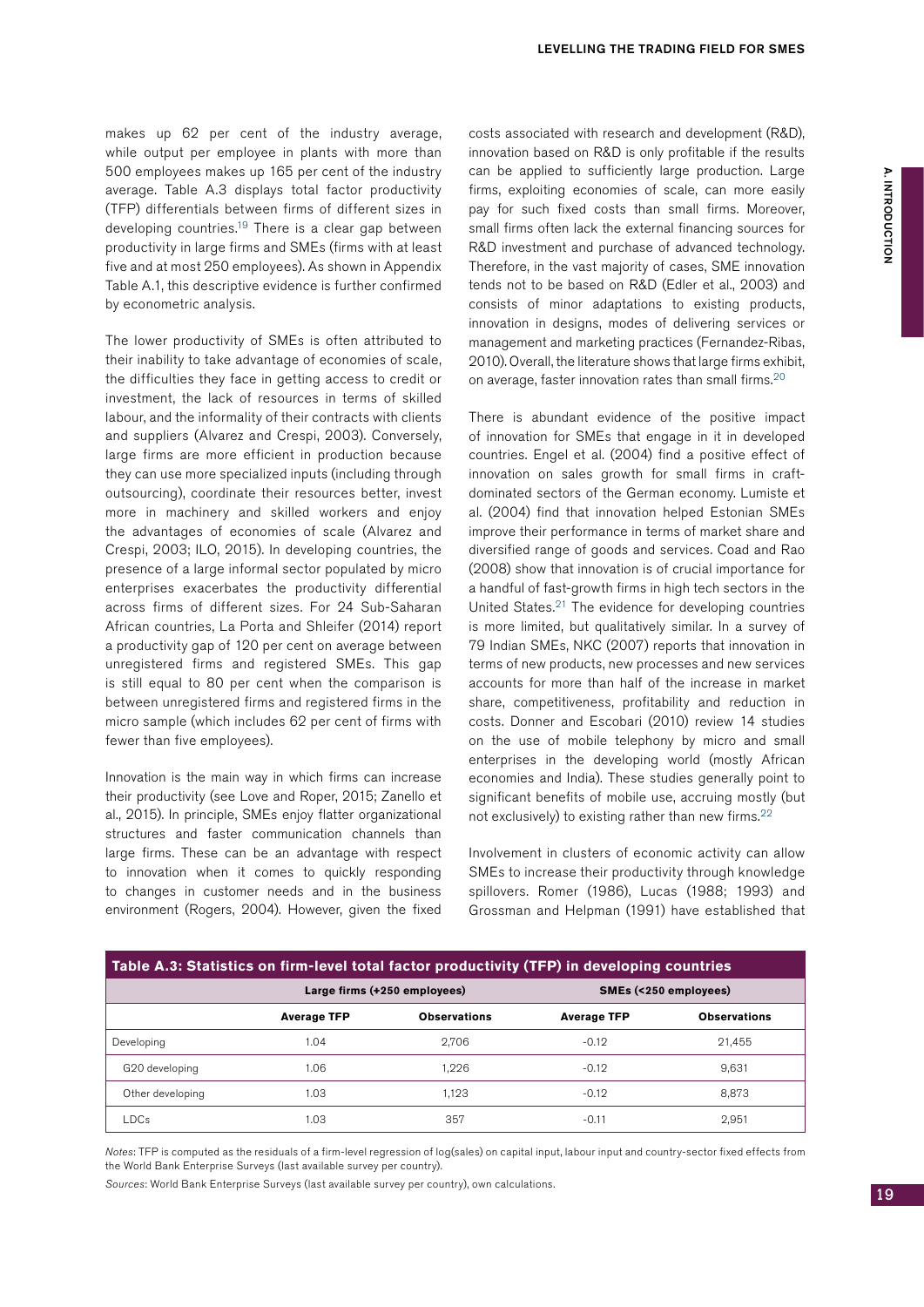knowledge spillovers are an important mechanism underlying economic growth. Geographical proximity through clusters matters in transmitting knowledge by reducing the cost and commercialization of innovation (Autant-Bernard, 2001a; Autant-Bernard, 2001b; Orlando, 2000). Clusters may also enhance the productivity of a firm through its proximity to other firms that innovate (including through adopting Internet, as shown by Paunov and Rollo, 2016). While a number of studies have found that clusters enhance the probability of entry, survival, and growth of new firms (Beaudry and Swann, 2001; Dumais et al., 2002; Rosenthal and Strange, 2005; Pe'er and Vertinsky, 2006), other studies indicate that location in a cluster decreases the survival chances of new firms through hyper-competition for resources and personnel among firms (Beaudry and Swann, 2001; Sorenson and Audia, 2000; Folta et al., 2006).

As it will be argued further in Section C, involvement in value chains is another way for SMEs to increase their productivity. First, division of production based on comparative advantage can improve technical efficiency (Yang and Chen, 2009). Second, knowledge spillovers travel through global value chains (GVCs) (Piermartini and Rubínová, 2014). In developing countries, for instance, large exporting firms are typically the primary mechanisms from which technologies are transmitted from abroad to local industries. Outsourcing represents an important path to knowledge transfer and the acquisition of foreign technologies.

Finally, the contribution of SMEs to industry dynamics (the process of entry and exit) can have positive aggregate effects on productivity, through the impact on innovation by incumbents. It was argued above that newly established firms are born small and that they are the most likely to exit the market. The entrants that manage to survive demonstrate productivity growth rates that are usually higher than those of incumbents. This is because they tend to adopt the newest technologies (Leung et al., 2008). Incumbents are therefore stimulated to improve their productivity in order to preserve their market shares. This should contribute to aggregate productivity growth for the economy (Luttmer, 2007).

#### 2. SME participation in trade: opportunities and challenges

The objective of this subsection is to explain what the World Trade Report 2016 is about, why it is timely and how it contributes to the SME debate. The subsection is in three parts. The first argues that, despite the emergence of new opportunities for SMEs to connect to world markets, SME participation in trade remains relatively limited. The second lists the main benefits of SME participation in trade. The third focuses on the challenges faced by SMEs in connecting to world markets and explains how trade policy-related costs impede SME participation in trade and how international cooperation can help the most efficient SMEs to harness the trade engine and benefit from the new opportunities offered by e-commerce and GVCs.

#### (a) New opportunities for SMEs to connect to world markets

E-commerce and more generally ICT-enabled services offer new opportunities to access international markets and help circumvent obstacles to trade. In recent years, digital technology and the Internet have provided many more avenues for SMEs to reach customers in both domestic and global markets. As will be shown in Section D, the benefits from the ICT revolution are particularly high for SMEs. First, access to telecommunications infrastructure is essential to reduce information and distribution costs, foster trade, improve market efficiency and keep pace with a changing business landscape. Recent research looking at exports of goods traded through eBay shows that e-commerce reduces the costs associated with physical distance between sellers and consumers by providing both confidence and information at a very low cost (Lendle et al., 2016). Online search costs are not necessarily correlated with how remote markets are and online technology increases importer trust in exporters (e.g. through sellerrating mechanisms). Second, through online platforms, smaller and less productive businesses can connect with distant customers. Indeed, and as noted by Lendle and Olarreaga (2014), firms that conduct business on eBay are smaller on average than traditional offline firms. These authors also find that e-commerce offers growth opportunities to SMEs which appear significant for developing countries.

The Internet is creating new opportunities for SMEs to engage in international trade, yet enterprise size is still a strong determinant of the use of e-commerce, with SMEs in most countries lagging behind their larger counterparts in online buying and selling (ITC, 2015c; UNCTAD, 2015). The Internet is sometimes portrayed as a global market place that knows no borders, where entrepreneurs can find customers globally. This, however, does not represent the whole story. Capturing a global niche market remains challenging. Some of the frictions that occur offline persist online as well. SMEs tend to find it harder than large firms to keep up with technological change, notably because they employ fewer technical specialists and because of the financial resources needed to continually upgrade technology. Micro and small enterprises face various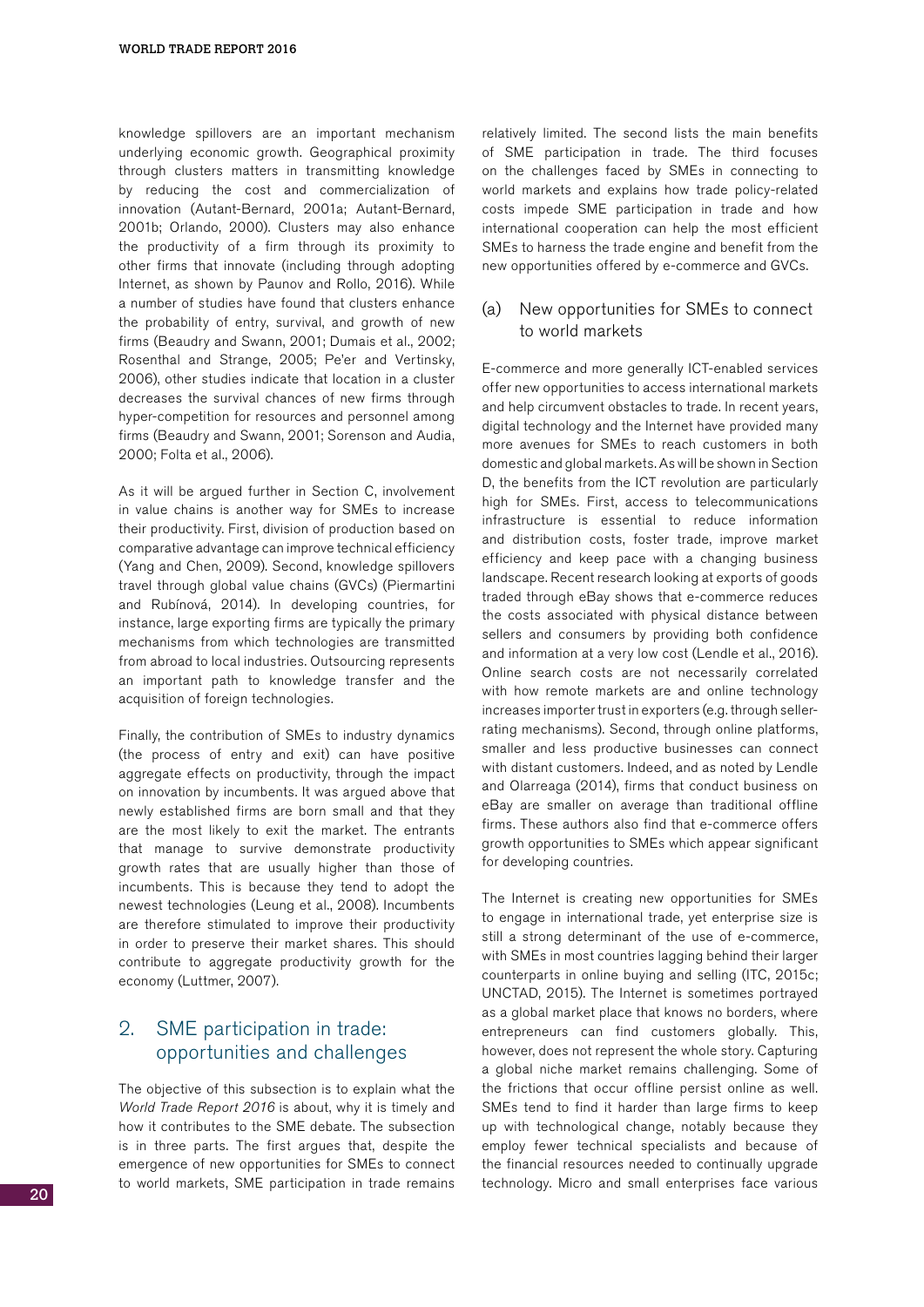barriers to the adoption of e-commerce, such as lack of skills in identifying their e-commerce needs, the potential benefits they can draw from e-commerce, and how to engage in it (Sandberg and Hakansson, 2014). UNCTAD (2015) shows that small businesses still face barriers when attempting to leverage international e-commerce platforms and solutions. In LDCs, simple information and communications technology (ICT) solutions, such as access to the Internet or the creation of a business website, often represent a significant challenge for SMEs.

The ICT revolution has not only allowed for the development of e-commerce. Together with the lowering of trade barriers, it has also changed production and trade more deeply, leading to the rise of international production networks and to trade in GVCs – the exchange of intermediate goods and services along the vertical production chain. The emergence of GVCs also holds the potential to facilitate the internationalization of SMEs. GVCs allow companies to specialize in a small part of the supply chain, giving SMEs more opportunities to engage in international trade (Lim and Kimura, 2010; Arudchelvan and Wignaraja, 2015). While SMEs find it difficult to compete in an entire chain of activities, they can more readily integrate in GVCs by performing tasks in which they have a comparative advantage. Through GVCs, SMEs can overcome knowledge gaps, find customers and reduce the uncertainties and risks associated with operating in foreign markets (Terjesen et al., 2008). An SME that operates in a GVC may find it easier to access information on foreign markets or to locate customers abroad. For firms in developing countries, inclusion in a GVC not only provides new markets for their products, but also plays a growing and crucial role in access to knowledge and enhanced learning and innovation (Pietrobelli and Rabellotti, 2011). For small firms in LDCs, participation in value chains is a critical means of obtaining information about the type and quality of products and technologies required by global markets and of gaining access to those markets.

Despite the new opportunities to trade created by the ICT revolution, available evidence does not yet show clear signs of an increase in SME participation. This may in part be due to the fact that SME participation in trade – and, in particular, indirect forms of trade in the context of GVCs – is neither well documented nor well understood. As discussed in Section B, measuring SME – or, even more so, MSME – participation in trade and comparing it across countries raises serious difficulties. First, there is no consistent definition of MSMES or SMEs. Second, there is a general lack of internationally comparable data. And, third, SME participation in trade through GVCs has not been adequately measured. Evidence based on traditional trade statistics, which suggests that trade and GVCs mostly involve large firms, underestimates the participation in GVCs of smaller firms, which often supply intermediates to exporting firms in their country and are thus indirectly integrated into GVCs.

Subject to this caveat, available evidence suggests that in all economies – developing or developed – the participation of SMEs in international trade is low compared to that of large firms and to their share of employment. In developing economies, the direct participation of SMEs in international trade is far from commensurate with their importance at the domestic level. According to WTO estimates based on World Bank data, in developing countries, SMEs' direct exports represent on average just 7.6 per cent of total manufacturing sales, compared to 14.1 per cent for large manufacturing firms. As regards indirect SME participation in trade, data on SME trade taking place in GVCs is scarce. Estimates suggest that manufacturing SMEs in developing economies are not actively engaged in GVCs. SMEs' indirect exports in the manufacturing sector are estimated at only 2.4 per cent of total sales. Overall, in developing economies, the participation of SMEs in manufacturing exports – direct and indirect – is estimated at only 10 per cent of total sales compared to some 27 per cent in larger firms. In services, SMEs' share of indirect exports is estimated to be somewhat higher than that of direct exports, but overall SME participation in services exports (direct and indirect) remains marginal, at less than 4 per cent of total services sales. In developed economies, too, the share of SMEs in exports is relatively small. Direct exports of SMEs typically account for less than half the value of total exports. As for indirect exports, no general conclusion can be drawn from available evidence.

Along the same lines, the little evidence available on SME participation in trade through e-commerce does not show a clear picture. Data confirm that e-commerce is offering SMEs new opportunities to export and that it could potentially revolutionize SME participation. It does not, however, allow for any quantification of the effect that e-commerce has already had on SME export activities.

#### (b) Benefits from connecting to world markets

The relatively limited participation of SMEs in trade has attracted the attention of policy-makers because SMEs are seen as holding growth and employment potential and participation in trade is envisaged as one of the keys that could help unlock the potential of SMEs. Indeed, trading – directly or indirectly – is associated with higher productivity, higher wages and more innovation.23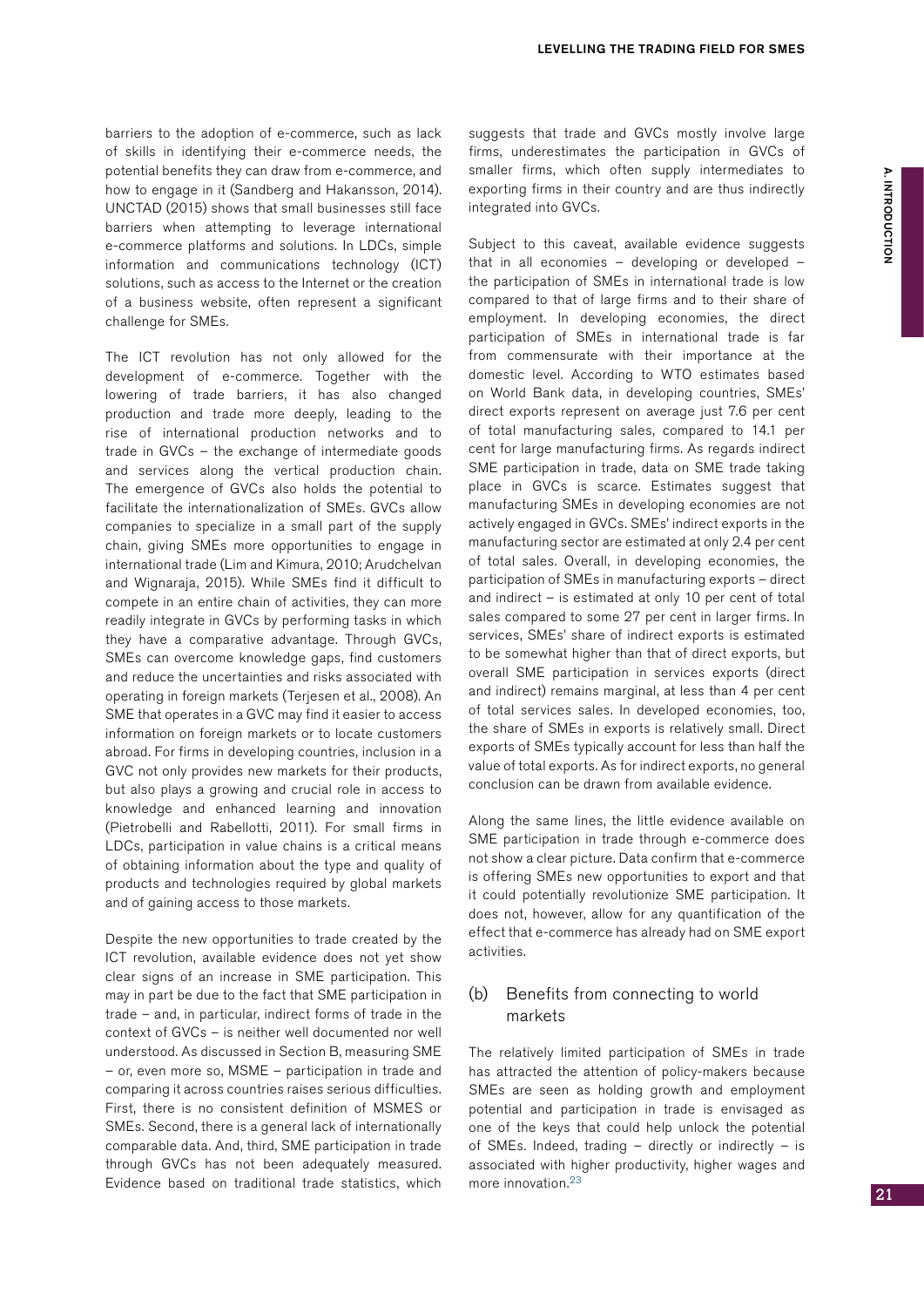The main reason for the positive correlation between productivity and participation in trade, however, is that only the more productive firms can export. This is because exporting firms have to bear extra costs due to, among other factors, market research, adaptation of products to local regulations, or transport costs, which only the more productive firms can afford to pay. An important implication of the fact that higher productivity is more a determinant than a consequence of participation in trade is that there is no reason to expect the participation of SMEs to reach the same level as that of larger firms. As mentioned previously, SMEs are on average less productive than large firms, which explains their lower level of participation and, in any case, many of them are local by nature.

At the same time, though, there are good reasons to believe that exporting can improve firm productivity and growth. Engaging in international trade can certainly enhance firm performance and help SMEs through a number of mechanisms. Export participation enlarges the size of a firm's market, allowing it to exploit economies of scale, to absorb excess production capacity or output. It exposes firms to international best practices, promotes their learning, stimulates technology upgrading, or encourages the development of different or higher quality products (Baldwin and Gu, 2003). SME participation in GVCs can offer similar benefits (Avendano et al., 2013).

More specifically, economies of scale seem to be significant in explaining the productivity gap between exporters and non-exporters. Access to a larger market allows firms to sell more of their products and to spread the fixed cost of production over a larger number of units. In developing countries in particular, constraints in conducting business, such as credit constraints and contract enforcement problems, prevent firms that only produce for the domestic market from fully exploiting scale economies (Van Biesebroeck, 2005).

Innovation and exporting go hand in hand and together they can promote SME growth. Evidence suggests that SMEs that are familiar with innovation prior to internationalization are more likely to export, more likely to export successfully, and more likely to generate growth from exporting than non-innovating firms (see Section C). One study on Spanish firms captures a number of these factors and examines the complementarity between innovation and exporting as drivers of SMEs growth. The evidence provides strong support for the reinforcing impacts of innovation and exporting on SME growth and the potential for a "virtuous circle" in which innovation drives exports, and the external knowledge gained from export markets drives further innovation and growth (Golovko and Valentini, 2011). Along the same lines, it has been

shown that the reallocation of market share towards exporters following trade liberalization in partner countries can create an incentive for firms to adopt the latest technology in order to stay competitive (Bustos, 2011).

Although the evidence of learning-by-exporting is not large, the results of recent studies on African firms are consistent with this hypothesis. Atkin et al. (2014), focusing on rug producers in Egypt and adopting a careful empirical strategy to isolate causal effects, find evidence that exporting improves technical efficiency, with positive effects on profits and productivity. Using data on manufacturing firms in four African countries (Cameroon, Ghana, Kenya and Zimbabwe) over the period 1992-1995, Bigsten et al. (2004) show that, consistent with the learning-by-exporting mechanism, exporting impacts positively on productivity and argue that, in their sample, there is little direct evidence for self-selection hypothesis. Finally, in a panel of manufacturing firms in nine African countries, <sup>24</sup> Van Biesebroeck (2005) finds evidence consistent with both self-selection and learning-by-exporting. Exporters have higher productivity levels before entry, but also exhibit higher post-entry rates of productivity growth. In particular, exporting is found to raise productivity by between 25 per cent and 28 per cent.

The quality of SME products can also benefit from involvement in international trade. This effect can be driven by consumer preferences for higher quality when exporting to high-income countries. Goods are differentiated in quality, and consumers differ in income and hence in willingness to pay for product quality across countries, meaning that an exporting firm from a given poor country may produce higher-quality goods for export than for the domestic market. Indeed the literature has identified a positive relationship between quality and per capita income of trading partners (Hallak, 2010; Verhoogen, 2004; Kugler and Verhoogen, 2008).

Access to foreign intermediate inputs can also increase firms' efficiency, as it allows them to use more diverse and higher quality inputs (Bas and Strauss-Kahn, 2014). If importing increases productivity, it might help firms bear the entry cost of entering export markets and lead them to start exporting, and help them export more varieties and more generally improve their success in export markets (Kasahara and Lapham, 2006; Bas and Strauss-Kahn, 2014).

There is also empirical evidence of a positive correlation between imports and productivity, documented by a significant productivity differential between firms that import and firms that do not trade internationally (Vogel and Wagner, 2010). Another study using firm-level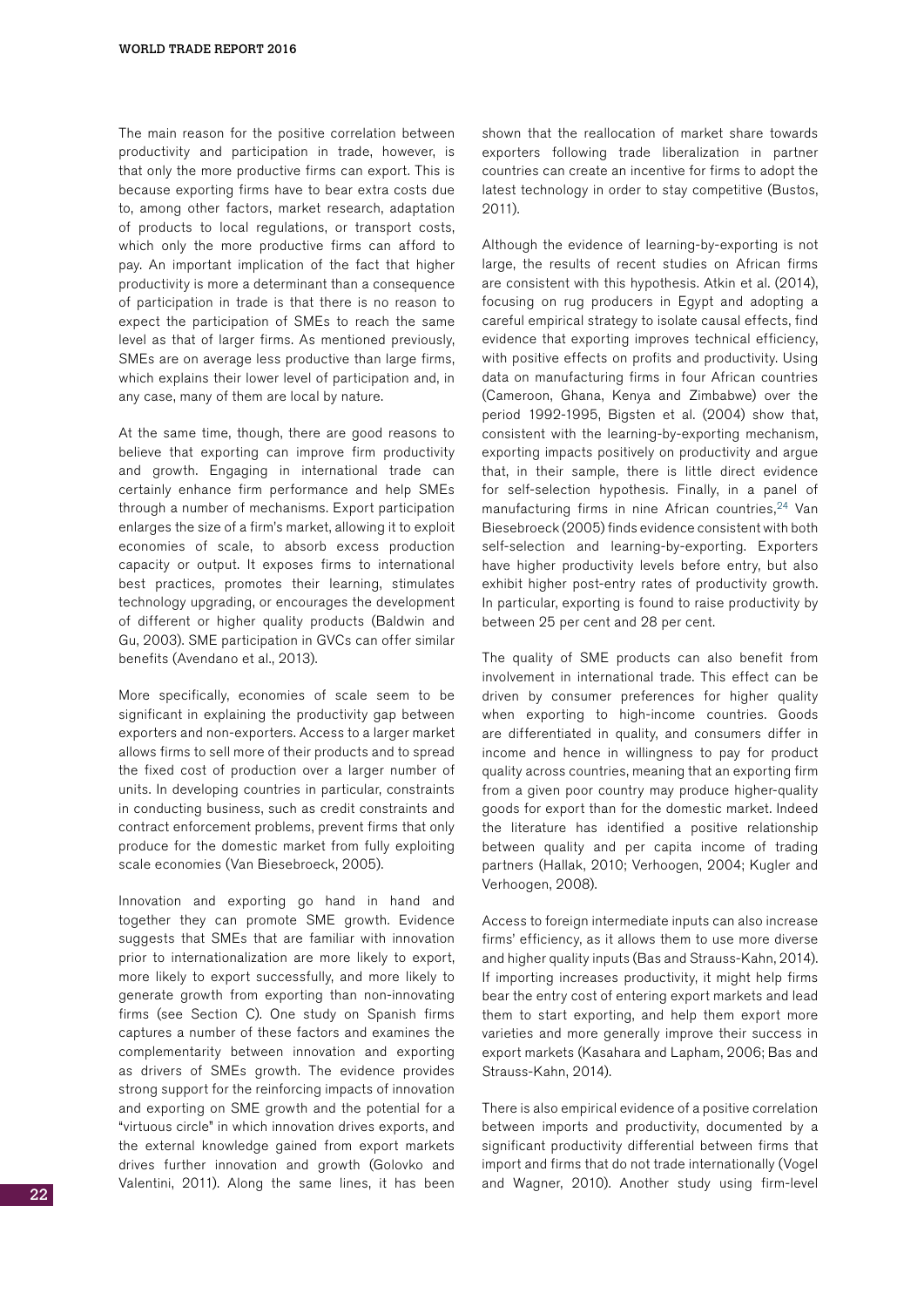data on Chile (Kasahara and Rodrigue, 2008) finds that switching from being a non-importer to being an importer of foreign intermediates can improve a firm's productivity by between 3.4 and 22.5 per cent. Further evidence shows that internationalization favours the import of higher quality intermediates, allowing SMEs to raise their productivity via learning, variety and quality effects (Amiti and Konings, 2007) or to upgrade the quality of their exports (Bas and Strauss-Kahn, 2012). The positive effect of sourcing imports of intermediate products abroad contributes to explaining the observation that two-way traders are the most productive firms on average (Castellani et al., 2010; Halpern et al., 2005; Muûls and Pisu, 2009).

The analysis performed for this report shows that exporting firms have a higher propensity to use foreign inputs. The hypothesis that exporters source more imports was tested using the Enterprise Survey dataset from the World Bank, which covers over 75,000 firms in 80 countries. The analysis examined whether exporting SMEs use imported intermediate goods and if so, whether their usage of inputs differs from that of other firms. The results suggest that being an exporter is positively and significantly associated with imports for all firm sizes. Indeed exporting firms use 14 per cent more foreign inputs than non-exporting ones on average, and exporting SMEs use 12 per cent more foreign inputs than non-exporting SMEs. This interaction between importing and exporting is interesting in relation to GVCs in the sense that integration into the global economy through both imports and exports can be seen as a feature of participation in GVCs. From this perspective, the results suggest that participation in GVCs might help SMEs increase their productivity compared to non-exporting SMEs but also to exporting firms, large and small, that do not take advantage of foreign inputs.

Beyond the efficiency benefits on the supply side that have been discussed so far, there are also a number of other benefits from SME participation in trade. Consumers, for example, may benefit from increased SME participation in trade due to the wider variety of available goods. In addition, SME production has more scope for artisanship and custom-made production. Sophisticated consumers are expected increasingly to prefer products tailored to their specific needs and made by small artisan companies, rather than massproduced goods.

Last but not least, there is a strong belief that improving the performance of SMEs will improve the distribution of income. As reflected in the United Nation's Sustainable Development Goals (SDGs) and their targets (in particular targets 8.3 and 9.3), for example, the formalization and growth of SMEs are to be encouraged, as they are expected to play a key role in "promoting sustained, inclusive and sustainable growth, full and productive employment and decent work for all" (Goal 8).

The question of whether SMEs play a major role in the creation of new jobs and the reduction of poverty in developing and emerging economies has not yet received a final answer (see subsection A.1 and de Kok et al., 2013). Moreover, even if it were clear that SMEs play a major role in job creation and poverty reduction, the question as to how their growth should be encouraged would arise. As discussed in Section E, the case for policy intervention in support of SMEs is predicated on the view that certain market failures, such as for example credit market imperfections, affect SMEs more adversely than others, and require public intervention, which means that policy interventions should be targeted at addressing those market failures. Therefore, actively promoting SME participation in trade may not be the most direct way to reduce poverty.

Nevertheless, eliminating the obstacles that prevent productive SMEs from participating in trade should allow more SMEs to start trading. Once they start trading, firms can enter a virtuous circle in which trade raises productivity and facilitates growth, which in turn increases the benefits from trade. If direct participation in trade is beyond the reach of many developing country firms, indirect participation in the form of integration in a value chain may be an option. In many developing countries, the domestic production sector has become increasingly "dual", with little interaction between, on the one hand, a limited number of internationally competitive companies and, on the other hand, a large number of SMEs that produce for the domestic market and face profound challenges to competition. Reinforcing the linkages between the SME sector and the large exporting firms would allow the benefits of being connected to world markets to be spread to a larger part of the economy.

An increase in SME participation in trade may promote formalization and create better paid jobs. For those SMEs that can connect to international markets, trade means enhanced productivity and growth, which in turn means higher wages. It may also mean higher quality jobs. As argued above, in many developing countries, threequarters or more of workers are employed in MSMEs, and a large majority of those MSMEs are informal. Low levels of productivity and informality often coexist with poor working conditions. In many countries, the most significant determinant of access to social security for SME workers is whether they are employed in the formal or the informal economy. At the same time, informal jobs are often the last resort in the absence of social safety nets. SMEs that connect to international markets and grow are more likely to formalize.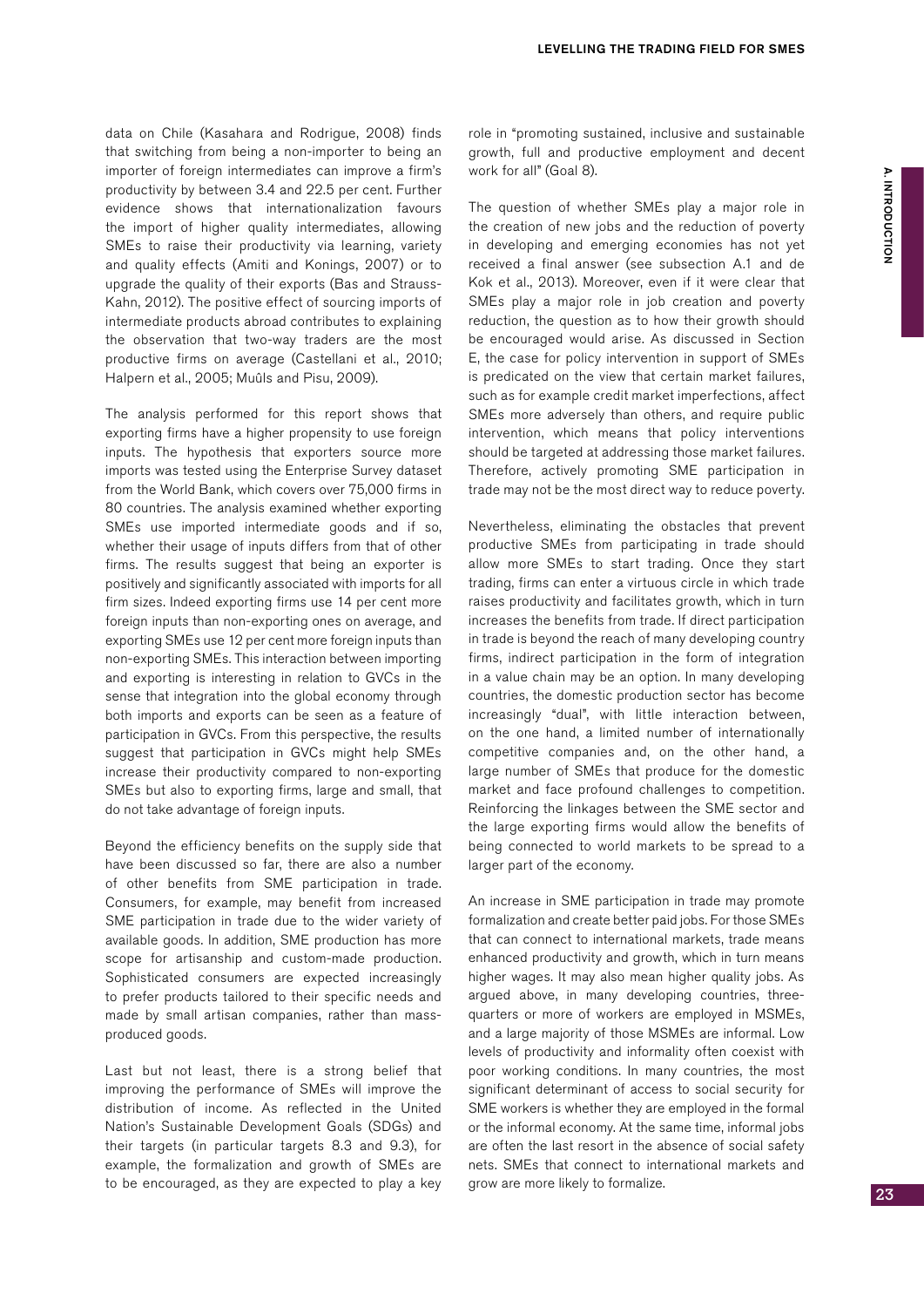Participation in a GVC does not automatically translate into improved working conditions and higher quality jobs. However, the new social and environmental requirements of consumers, governments, international organizations and non-governmental organizations on firms outsourcing their activities have led a growing number of multinational corporations to adopt voluntary codes of conduct and programmes for sustainable supply chain management. These codes of conduct and programmes regulate supplier performance in areas such as health and safety, labour rights, human rights and anti-corruption practices or pollution (Lensson et al., 2006).

It is also worth noting that, as mentioned earlier in this section, many SMEs are owned and operated by women, and the internationalization of those SMEs would multiply some of the above-mentioned benefits even further. Encouraging female entrepreneurship is key to tackling inequalities and poverty. Some of the benefits entailed by SME participation in trade could be magnified where SMEs are owned by women. For instance, it has been shown in a number of studies that jobs that bring more household resources under women's control lead to greater investments in health and education (see, among others, Korinek, 2005).

To conclude this subsection, an important note of caution is in order. If higher participation in trade is achieved through a reduction of trade costs, standard trade models (Melitz, 2003) predict that this may not only open new opportunities for the most productive SMEs, but may also increase import competition and put pressure on the least efficient SMEs. In other words, provided that adjustment costs are not too high, a reduction of trade costs would at the same time improve efficiency and improve distribution – replacing low-quality, low-paid jobs with more formal and higherwage jobs. This is not only a theoretical possibility. It has been shown for example that agricultural productivity is enhanced when developing countries are integrated into GVCs, with a positive effect on reducing poverty (Maertens et al., 2011).

#### (c) Challenges faced by SMEs in connecting to world markets

Given the relatively weak participation of SMEs in trade despite the emergence of new opportunities, and the benefits that can be expected from the connection of SMEs to world markets, the question of the determinants of their internationalization arises. This report aims to contribute to a better understanding of the determinants of SME internationalization and in particular of the role played by international trade rules in this context. Because there are many ways for firms to internationalize and many factors that affect this process, however, the report focuses on trade policyrelated factors that affect SMEs' direct or indirect participation in trade.

Multiple factors determine a firm's participation in trade or GVCs, but the firm's productivity is the key to a successful connection to world markets. The determinants of SME participation in trade or GVCs may be either internal or external to the firm. Among the main internal factors that affect the level of productivity and that facilitate participation in trade or GVCs are formality, managerial skills and workforce capacity, and the capability to adopt new technologies and to innovate (OECD and World Bank, 2015). While it is important to keep in mind that productivity is the key to participation in trade and that it depends on multiple factors, a full-fledged discussion of the factors explaining SME productivity and of productivity-enhancing policies falls beyond the scope of this report.

External factors that determine the participation of SMEs in trade and GVCs range from trade policy – tariffs and non-tariff measures – to access to finance and ICT networks, and they include a variety of trade costs. Relatively little is known about how trade policy or other trade costs affect the participation of SMEs in trade and GVCs. This report reviews available evidence on these effects and discusses the opportunities and challenges associated with e-commerce and GVCs. It sheds some light not only on the various obstacles to SME participation, but also on why and how they affect SMEs more than larger firms. What seems to be clear is that trade policy and, more generally, trade costs tend to affect small firms more than the larger ones. This is obviously the case with costs that do not depend on the size of shipments – the so-called "fixed" costs – such as the cost of identifying a foreign partner or of certifying a product. More surprisingly, however, the report suggests that this is also the case with certain variable costs such as transport or logistics costs, or even with tariffs.

From a WTO perspective, an important question is how international trade rules and cooperation affect government policies that determine SME participation. As mentioned above, most trade and trade-related policies – tariffs and non-tariff measures – may affect SME participation, even if it is not their primary purpose. At the same time, however, governments also pursue "SME policies" which typically aim at improving the efficiency of SMEs or at addressing distribution issues, for instance by levelling the playing field for smaller versus larger firms. Trade agreements impose disciplines on governments' trade and trade-related policies, and they may also affect SME policies. The report examines how regional trade agreement (RTA) provisions and the multilateral trading system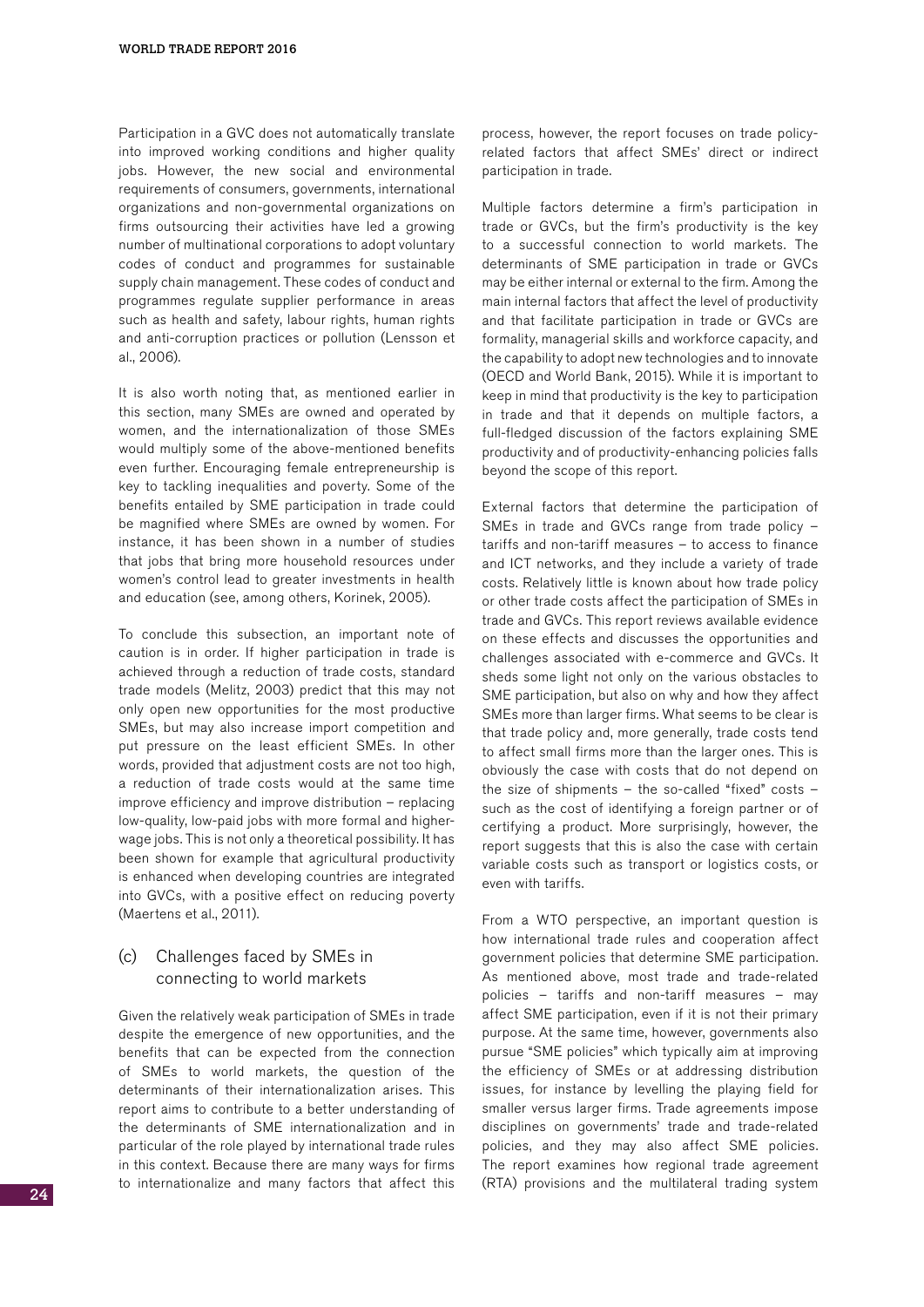affect trade costs through their effect on policies and, ultimately, whether these make it easier or more difficult for SMEs to participate in trade.

While the report also provides an inventory of flexibilities afforded to governments to pursue SME policies, its focus is on how trade agreements affect trade costs that penalize SMEs disproportionately. It shows that, while multilateral rules rarely mention SMEs explicitly, they may de facto affect the trade costs they face. It also shows that explicit references to SMEs have only become more frequent in RTAs in recent times. The report also describes the programmes, aimed at encouraging SME participation in trade, in which most international organizations active in the trade area are engaged.

#### 3. Structure of the report

Section B of this report examines all available evidence on the various forms of SME participation in trade and how it has evolved in recent years, exploring in particular how it has been affected by new technologies (in particular ICT) and the development of GVCs. It provides an inventory of the main sources of information on SME participation in trade and a comprehensive characterization of this participation and its evolution over recent years. The inventory reveals important information gaps, in particular regarding participation in GVCs, while available evidence suggests that, overall, the share of SMEs in exports is relatively low.

Section C next considers how, when and why SMEs decide to export or to internationalize and how this affects their productivity and growth. It provides a comprehensive review of the economic literature on the determinants and consequences of SME participation in trade. It shows that only the more productive firms participate in trade but that, at the same time, participation in trade has a number of positive effects.

Section D explores the various obstacles that continue to impede the participation of SMEs in international trade, and in particular those which prevent SMEs from seizing the new opportunities offered by the development of e-commerce and GVCs. This inventory and the analysis of trade policy-related determinants of SME participation suggest that trade costs are generally higher for SMEs than for larger firms. They nevertheless show that access to information about foreign distribution networks, border regulations and standards are among the main obstacles to SME participation in exports. More specifically, the main issues SMEs face with regard to web sales relate to: (i) the logistics of shipping a good or delivering a service; (ii) ICT security and data protection; and (iii) payments. On the other hand, the major challenges SMEs face in joining production networks are: (i) logistic and infrastructure costs; (ii) regulatory uncertainty; and (iii) access to skilled labour.

Finally, Section E examines how regional and multilateral trade disciplines and initiatives and international organizations affect policy-related obstacles to SME participation in trade. A systematic analysis of all provisions, including explicit references to SMEs in all RTAs notified to the WTO, shows that such provisions have been incorporated into an increasing number of RTAs; that the number of detailed SME provisions included in a given RTA has increased in recent years; and that the most frequent SME provisions are those which encourage cooperation between governments with regard to SMEs on the one hand, and which provide flexibilities for governments to pursue SME-friendly policies on the other. This analysis also shows that, although SMEs are not always specifically mentioned in WTO agreements, multilateral rules have de facto the effect of reducing trade costs that hinder SMEs from entering foreign markets. Other findings are that the rules provide flexibility for national governments to take measures to remedy market failures that prevent SMEs from participating in international trade, and that the WTO's work in the area of capacity-building, which tries to expand trading opportunities of its developing country members, includes significant components relevant to the internationalization of SMEs.

### Endnotes

1 Section B of this report uses two different datasets to establish stylized facts about participation in international trade for firms in developed and in developing countries, respectively. While the OECD Trade by Enterprise Characteristics (TEC) database – used for developed countries – includes micro firms (classified as having between zero and nine employees), the World Bank Group

Enterprise Surveys – used for developing countries – exclude micro enterprises (classified as having between zero and four employees). Nevertheless, firms with at least five employees are included in the World Bank Group Enterprise Surveys. That is, not all "micro" firms are excluded, if one defines "micro" using the TEC definition.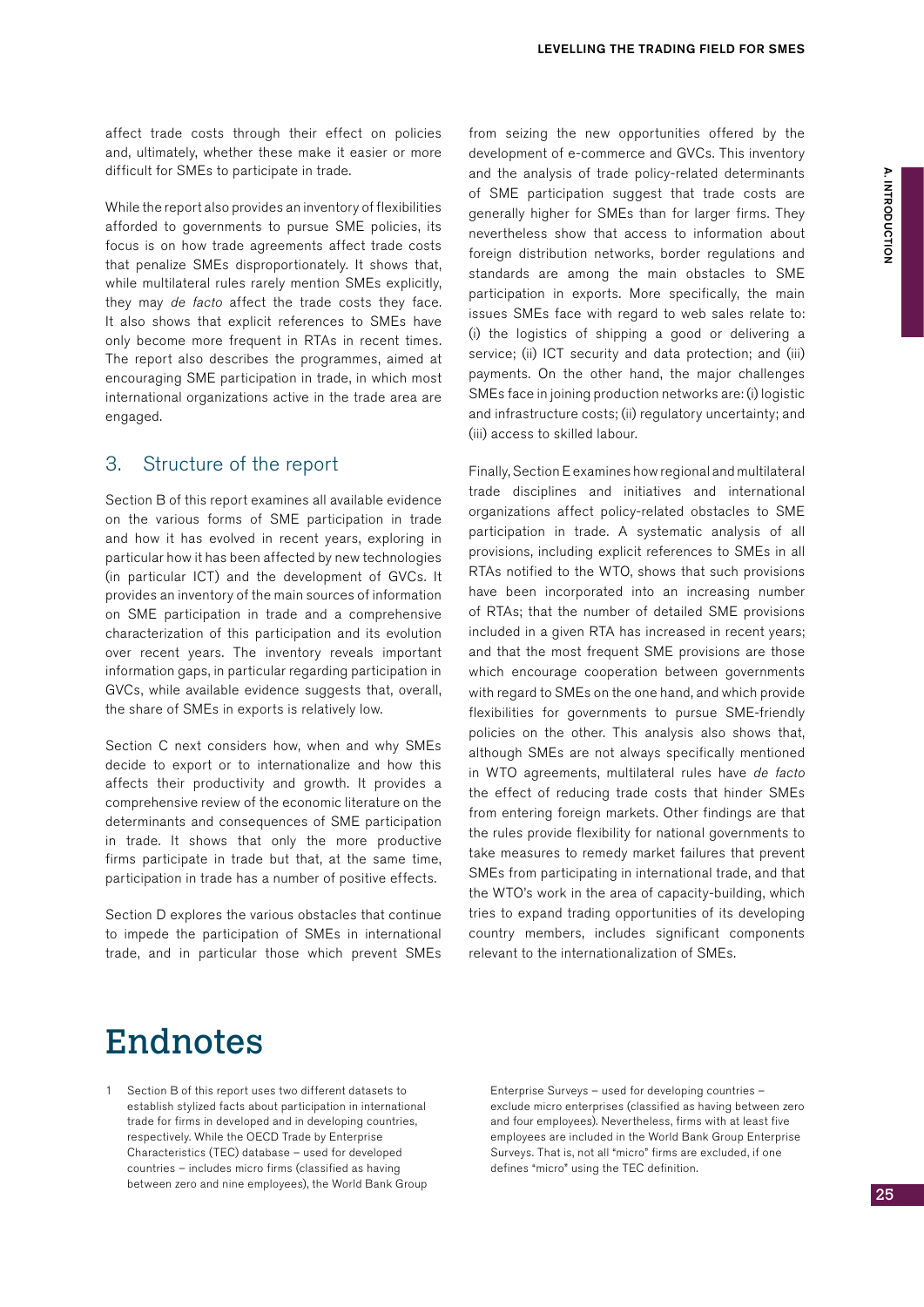- 2 For instance, in the definition used in the European Union, there are employment thresholds (less than ten employees for micro firms, between ten and 50 for small firms, and between 50 and 250 for medium-sized firms) and turnover/ balance sheet thresholds (a turnover or balance sheet of less than € 2 million for micro firms, a turnover or balance sheet of between  $\epsilon$  2 and  $\epsilon$  10 million for small firms, and a turnover of between € 10 and € 50 million, or a balance sheet of between € 10 and € 43 million, for medium-sized firms). See Table 1 in European Commission (2013).
- 3 The size bin up to ten employees for the definition of "micro" enterprises is used in 80 of the 121 countries for which this information is available. The size bin between ten and 50 employees for the definition of "small" enterprises is used in 63 countries. Finally, the size bin between 50 and 250 employees for the definition of "medium-sized" enterprises is used in 38 countries. In 27 other countries, the upper threshold for defining a firm as "medium-sized" is 100 employees.
- 4 See Gibson and van der Vaart (2008) for an overview of the definition of SMEs used by international organizations.
- 5 As explained by Kushnir et al. (2010), one has to be cautious when comparing these shares across countries, because of the different definitions used.
- 6 The 17 OECD countries included in the dataset are: Austria, Belgium, Canada, Finland, Italy, France, Hungary, Luxembourg, Japan, Netherland, Norway, New Zealand, Portugal, Spain, Sweden, the United Kingdom and the United States. The period covered is generally 2001-2011.
- China; Ghana; Hong Kong, China; India; Indonesia; Malaysia; Mauritius; Pakistan; Russia; Singapore; Sri Lanka; Trinidad and Tobago; Ukraine; the United Arab Emirates.
- 8 The inclusion of informal enterprises would most likely increase the share of micro firms in agriculture.
- 9 World Bank Enterprise Surveys are firm-level surveys of a representative sample of an economy's private sector. Formal (registered) companies with five or more employees are targeted for interview. The sampling is stratified random sampling. The strata are firm size, business sector, and geographic region within a country. Firm size levels are 5-19 employees (small), 20-99 employees (medium), and 100+ employees (large). Since, in most economies, most firms are small and medium-sized, Enterprise Surveys oversample large firms (see http://www.enterprisesurveys.org/methodology).
- 10 The 17 OECD countries included in the dataset are: Austria, Belgium, Canada, Finland, Italy, France, Hungary, Luxembourg, Japan, Netherland, Norway, New Zealand, Portugal, Spain, Sweden, the United Kingdom and the United States. The period covered is generally 2001-2011.
- 11 Net job creation is defined as the difference between the jobs created by new or existing enterprises and the jobs destroyed either through contraction of existing enterprises or through business closures (ILO, 2015).
- 12 The literature has identified two main reasons why new firms are small. First, the entry process is surrounded with uncertainty (Nelson and Winter, 1978; Nelson and Winter, 1982; Jovanovic, 1982; Hopenhayn, 1992; Ericson and Pakes, 1995). Entrepreneurs may not know a priori how well they will perform in the market. Even if this imposes higher average costs, it may be rational to start out small to limit losses related to sunk costs in case of low performance, and to invest more after gathering information on the potential

performance. Second, entrants may start out small because of capital market imperfections (Taymaz, 2005).

- 13 De Kok et al. (2011) also show that SMEs are less resilient to economic crises. During the Great Recession of 2007-09, the number of jobs in SMEs fell by an average of 2.4 per cent annually, as opposed to 1 per cent in large enterprises.
- 14 Gibrat's law states that the proportional rate of growth of a firm is independent of its absolute size.
- 15 Furthermore, informal SMEs tend to grow more slowly than do their formal counterparts. An empirical study for Côte d'Ivoire (Sleuwaegen and Goedhuys, 2002) found that formal status has a positive effect on firm growth, after controlling for the size, age and efficiency of firms.
- 16 Unregistered firms, however, consistently pay lower wages than small registered firms. On average, wages are 1.96 times per capita income in unregistered firms and 3.32 times per capita income in in registered firms (La Porta and Shleifer, 2014).
- 17 The large amount of evidence that exporters pay higher wages than non-exporters (e.g. Bernard et al., 2007 report a 6% wage gap for US firms) is also in line with the idea that large firms pay higher wages than SMEs, since, as documented in Section B, the latter participate less in trade than the former.
- 18 See de Kok et al. (2013) for a review of the literature on stability and security of work and on employees training in SMEs.
- 19 Total factor productivity (TFP) is a measure of the efficiency of all inputs into a production process. In this case, for reasons of data availability, two inputs are considered: capital and labour.
- 20 See Pagano and Schivardi (2003) and the literature cited therein. Even the oft-made argument that, within the universe of SMEs, start-ups are more innovative than established firms does not rest on firm empirical evidence. Criscuolo et al. (2012) compare the innovative abilities of UK start-ups with those of a matched sample of established firms for the period 2002-04. Their results indicate that only in services do start-ups have an advantage over established firms. In manufacturing, start-ups are less likely to introduce innovative products than established firms.
- 21 See also Hoffman et al. (1998) for a survey of studies on UK SMEs. In a sample of Italian SMEs covering the period 1995- 2003, Hall et al. (2009) find that both process and product innovation have a positive impact on firm's productivity, especially process innovation. Similar conclusions are drawn by Colombelli et al. (2016) for young French companies (aged five years or less). The authors find that such firms exhibit higher survival rates when they engage in innovation, particularly in the form of process innovation. Using a sample of Spanish firms for the period 2004-12, Coad et al. (2016) show that young firms face larger performance benefits from innovation (measured by R&D investment) at the upper quantiles of the growth rate distribution, but face larger decline at the lower quantiles. R&D investment by young firms (which are SMEs), therefore, tends to be riskier than R&D investment by more mature firms.
- 22 Other studies on the benefits of SME innovation in developing countries include Bala Subrahmanya et al. (2010) and Egbetokun et al. (2012), respectively for India and Nigeria.